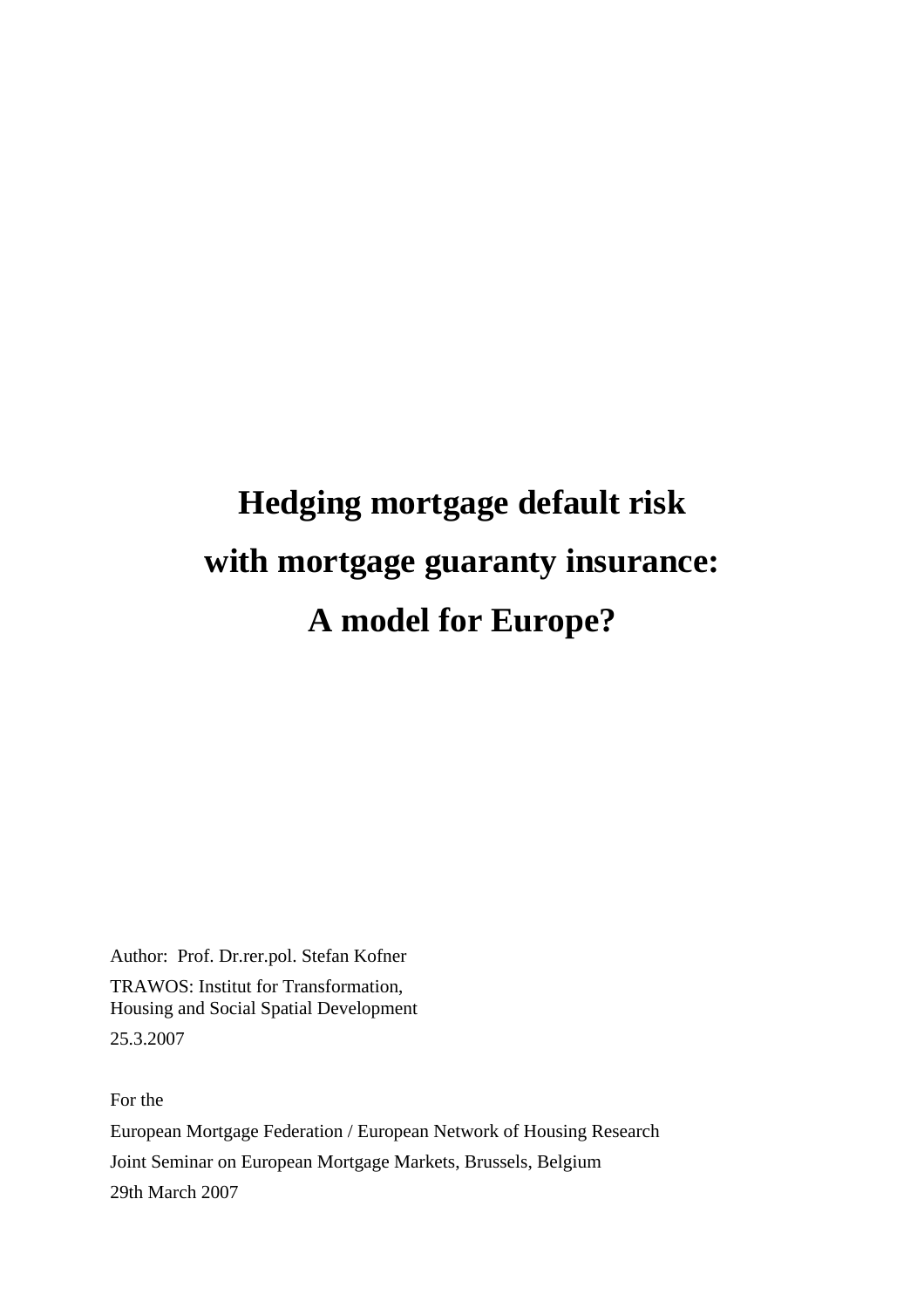## **Contents**

| 1              |                                                                                    |  |  |  |  |
|----------------|------------------------------------------------------------------------------------|--|--|--|--|
| $\overline{2}$ |                                                                                    |  |  |  |  |
| 3              | Mortgage guaranty insurance as an instrument of mortgage credit risk instrument  9 |  |  |  |  |
|                | 3.1                                                                                |  |  |  |  |
|                | 3.2                                                                                |  |  |  |  |
|                | 3.3                                                                                |  |  |  |  |
|                | 3.4                                                                                |  |  |  |  |
|                | 3.5                                                                                |  |  |  |  |
|                | 3.5.1                                                                              |  |  |  |  |
|                | Excursus: Interest rate differentiation of U.S. mortgage lenders  16<br>3.5.2      |  |  |  |  |
|                | 3.5.3                                                                              |  |  |  |  |
|                | 3.6                                                                                |  |  |  |  |
|                | 3.7                                                                                |  |  |  |  |
|                | 3.8                                                                                |  |  |  |  |
| $\overline{4}$ |                                                                                    |  |  |  |  |
|                | 4.1                                                                                |  |  |  |  |
|                | 4.2                                                                                |  |  |  |  |
|                | 4.3                                                                                |  |  |  |  |
|                | 4.4                                                                                |  |  |  |  |
| 5              |                                                                                    |  |  |  |  |
| 6              |                                                                                    |  |  |  |  |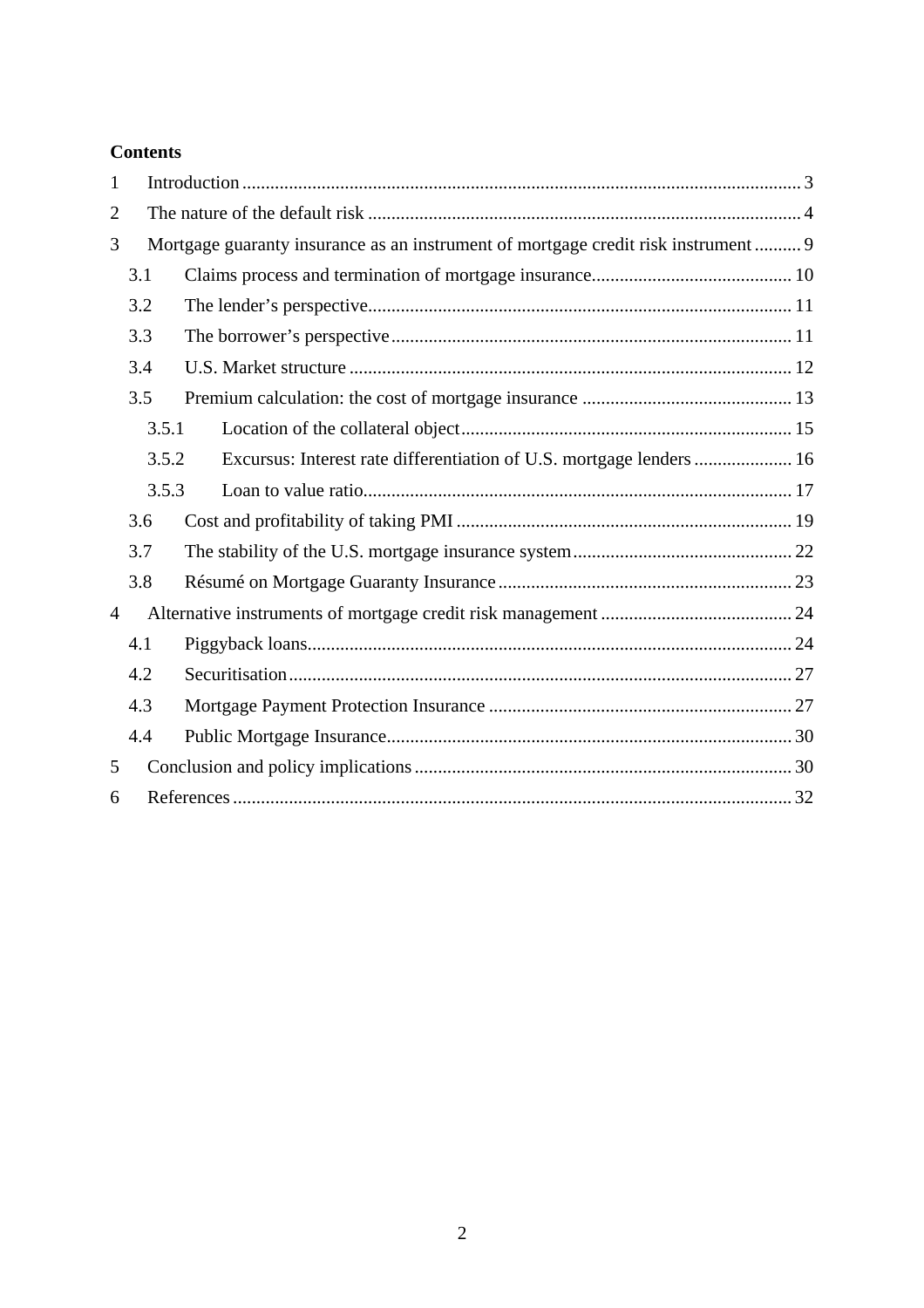$n$ , Don't break the piggy bank – you're living in it." Holden Lewis - Bankrate.com

# **1 Introduction**

The basic question of this paper is how Mortgage Guaranty Insurance (also labelled "Private Mortgage Insurance", abbr. PMI) can help to cope with the default risk of mortgage credits. PMI is taken out by the debtor of a mortgage in favour of the lender. The insurance covers the loss risk of the creditor in case of a borrower's default. While PMI doesn't directly prevent defaults it protects the lenders and the economy from their often harmful consequences.

Starting from the U.S. where the first modern mortgage insurance was founded in 1957 this type of insurance is gradually spreading around the world. Although local affiliates of certain U.S. mortgage insurers have started to sign business in Europe through London-based affiliates the future importance of PMI outside the U.S. is hardly predictable today.

In certain European countries the market for risky credits – either loans with a high LTV or loans for borrowers with an uncertain credit rating (the so-called "sub-prime" segment of the market) – is underdeveloped or almost non-existent. From a consumer protection point of view developing these market segments might look like opening the Pandora's box at first sight. High LTV and sub-prime lending will surely bring along additional mortgage defaults. On the other hand serving the riskier target groups with mortgages is the only chance for them to become homeowners. When developing this risky business the financial industry and the regulators will have to draw the line between creditworthy mortgage clients and the rest very carefully.

In the U.S. PMI is an established risk management instrument enabling lenders to serve potential homebuyers low on equity. Even sub-prime credits with low down payments can be insured. In recent years the U.S. financial markets came up with competing instruments for the management of the kind of credit risks the mortgage insurers usually cover. For U.S. borrowers the so-called "*piggyback loans*" have developed into a serious alternative to mortgage insurance. Also credit risks can be transferred to the capital market by bundling and securitising risky credits (*securitisation*).

While PMI covers all kinds of default risks it pays out solely to the lender of the mortgage. In contrast *Mortgage Payment Protection Insurance* (abbr. MPPI) settles up to the borrower (different combinations of insured risks are possible here). Apart from these mortgagespecific insurances generic *personal insurances* covering single risks like premature death, unemployment and occupational disability can help preventing defaults resulting from the respective risks. Another instrument of mortgage credit risk management – often neglected in these days – is to have *savings*. Savings can be used to reduce absolute debt and LTV. When held as reserve assets (including money) they can help to bridge temporary income reductions. Last, but not least *derivatives* (to protect against rising interest rates and falling house prices) will play an important role as a hedge against the risks of homeownership in the near future.

The European mortgage markets "lacking behind" will almost inevitably start to develop the high-risk segments of the market as Anglo-Saxon countries already did. It will be of utmost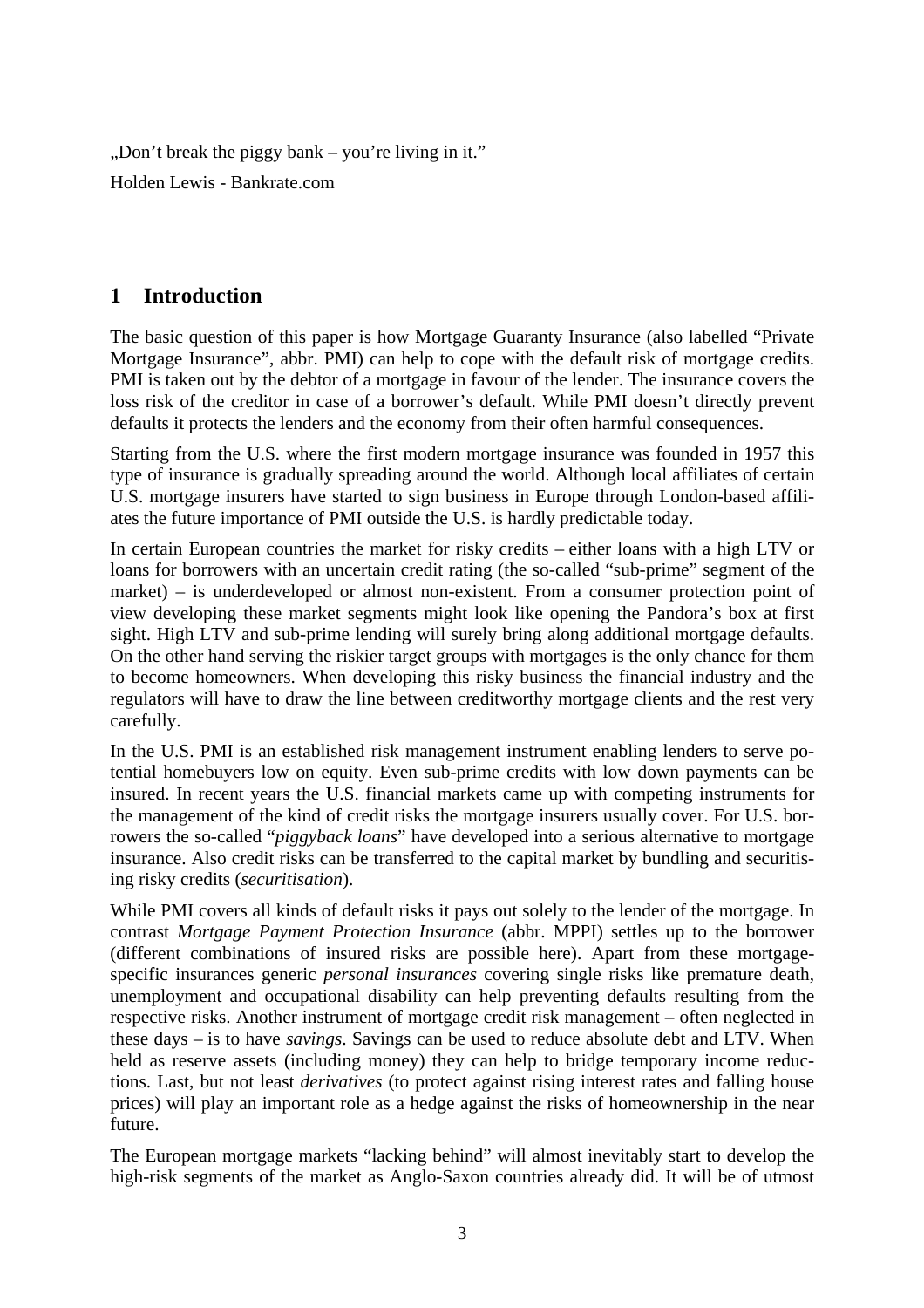importance for future lenders and borrowers which instrumental mix will be used for risk management. PMI has the potential to become a cornerstone of this instrumental mix.

After having characterised the nature of the mortgage default risk in the first section an overview of the U.S. mortgage insurance business will be given. Special emphasis will be placed on the risk- / premium-differentiation policy of U.S. mortgage insurers. Finally private mortgage insurance will be compared with alternative instruments of mortgage credit risk management, i.e.:

- Piggyback loans
- Securitisation
- Mortgage Payment Protection Insurance
- Public Mortgage Insurance

# **2 The nature of the default risk**

Defaulting is the decisive precondition for sanctioning a mortgagor by forcing the sale of the property he pledged as a security for the mortgage in default. Default is distinct from "*delinquency*" ("Zahlungsrückstand" in German), i.e. the failure to make mortgage payments (principal and / or interest) when they are due. Generally, if the payment is delinquent for thirty days after the due date, the mortgage is "*in default*" ("notleidend" in German). In the event of default, the mortgage may give the lender the right to accelerate payments, take possession of the property and receive rents and start the foreclosure process. "*Foreclosure*" ("Zwangsvollstreckung" in German) is the legal process by which the mortgagor is finally extinguished of all rights, title and interest on the underlying real property due to failure to comply with terms and conditions of the mortgage.

Mortgage default can have different reasons. It is important to know something about their respective empirical relevance because an efficient risk policy approach should allocate only limited resources to hedges against infrequent risks. On the other hand the frequent risks require more resources. The last Dollar spent for hedging against a certain default risk should equal the decrease in the probability of default caused by it times the individual cost of defaulting.

There are two alternative views of home mortgage default behaviour (Jackson and Kasserman, 1980). The *equity theory* of default holds that borrowers base their default decisions on a rational comparison of financial costs and returns involved in continuing or terminating mortgage payments. The alternative is the *ability-to-pay theory* of default. According to this approach, mortgagors refrain from loan default as long as income flows are sufficient to meet the periodic payment without undue financial burden.

Under the equity theory, the CLTV ratio, which measures the equity position of the borrower, is considered to be the most important factor in default decisions. By contrast, under the ability-to-pay model, the current debt servicing ratio (CDSR), defined as the monthly repayment obligations as a percentage of current monthly income, which captures the repayment capability of the borrower, plays a critical role in accounting for defaults.

Another factor relates to the lender's influence on default decisions. Workout plans helping borrowers who are faced with financial hardships provide an alternative to default. Taking into account the financial health of the borrower, the lender may respond in different ways to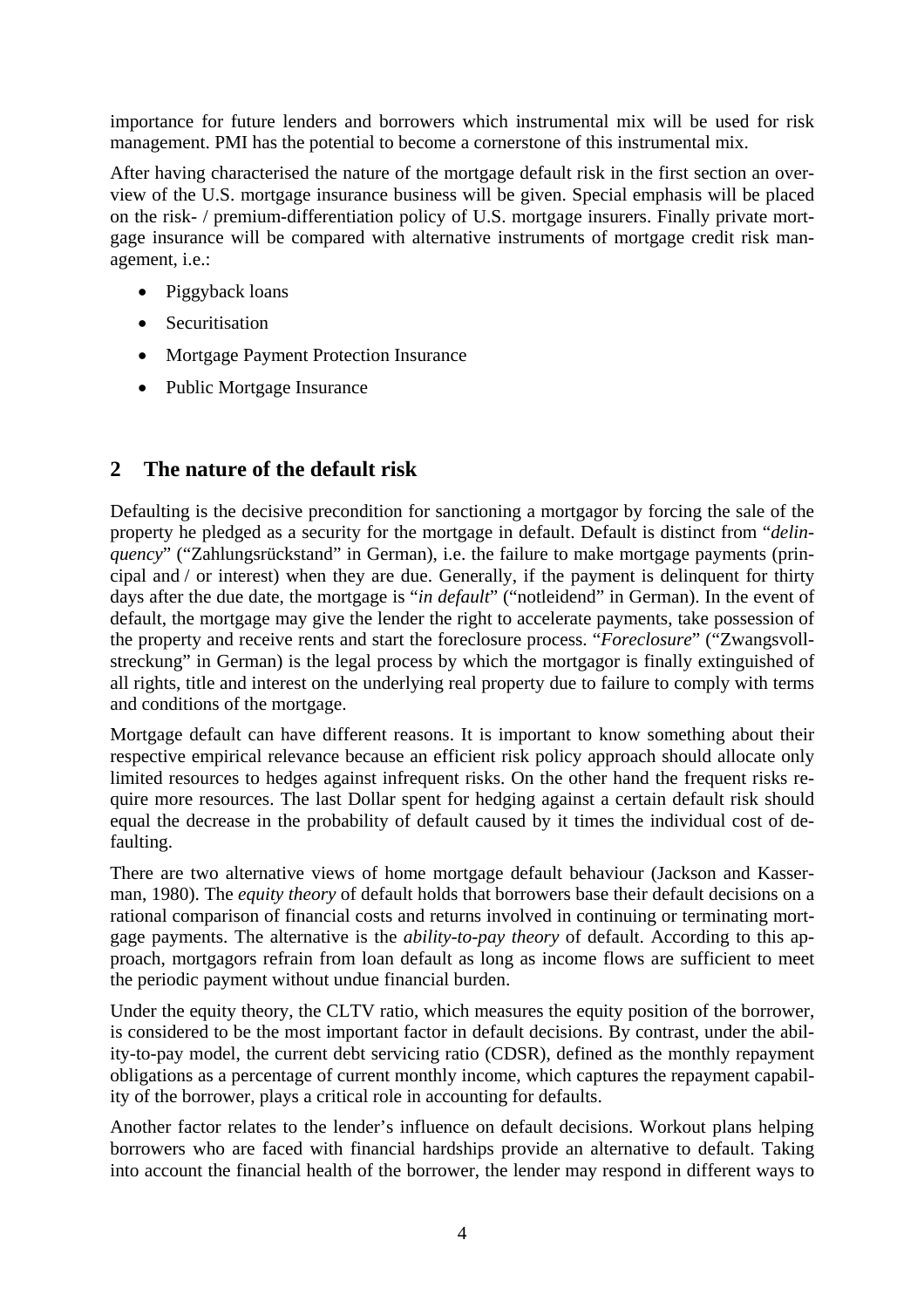the threat of a possible default, such as loan restructuring, mortgage recourse, adoption of an extended repayment plan, or refinancing (Wong et al. 2004, S. 35 et seq.)

We will use secondary data from the 2005 Chicago Mortgage Default Counseling Survey to figure out the respective relevance of the different delinquency causes. The database is a total of 299 valid responses. Foreclosures in Chicago are concentrated in predominately minority neighbourhoods. More than two-thirds of the defaultees have some college education. The median household income of the group is \$ 25.000, with 55 percent of respondent's incomes under \$ 30.000 and only 14 per cent of respondents indicating incomes over \$ 60.000. Twenty-two percent of defaulted borrowers in the survey are retired from the workforce. The mean ownership time was 11,6 years.

|                                  | Mean | SD   |
|----------------------------------|------|------|
| Loss of Job                      | 47%  | 0.50 |
| <b>Income Reduction</b>          | 20%  | 0.40 |
| <b>Unfair Loan Terms</b>         | 20%  | 0.40 |
| <b>Credit Card Mismanagement</b> | 15%  | 0.36 |
| <b>Tax Problem</b>               | 12%  | 0.32 |
| Home Repair/Improvement          | 19%  | 0.39 |
| Death in Family                  | 18%  | 0.38 |
| Divorce/Separation               | 9%   | 0.29 |
| Injury/Accident                  | 19%  | 0.40 |
| <b>Medical Problem</b>           | 28%  | 0.45 |

Table 1: Causes of Delinquency of borrowers in default: Source: 2005 Chicago Mortgage Default Counseling Survey

The survey of borrowers in default confirms the conventional wisdom that job loss, health crisis, and a death in family are most often the initial cause of a mortgage default. Rising interest rates and falling house prices however do not appear on the list.

The most important default reason is income reduction, in most cases a consequence of job loss. The importance of job loss as a default reason will vary between countries as different countries have different labour market regulation (influencing the duration of unemployment) and different social insurance schemes (influencing the level and the duration of unemployment benefit).

The important role of financial reasons independent of homeownership (credit card mismanagement, tax problems) is noteworthy. Another serious default risk is the additional credit taken for a home repairs / improvements. A lack of long term financial planning seems to go hand in hand with the unwillingness or inability to adapt spending habits to the necessities of homeownership.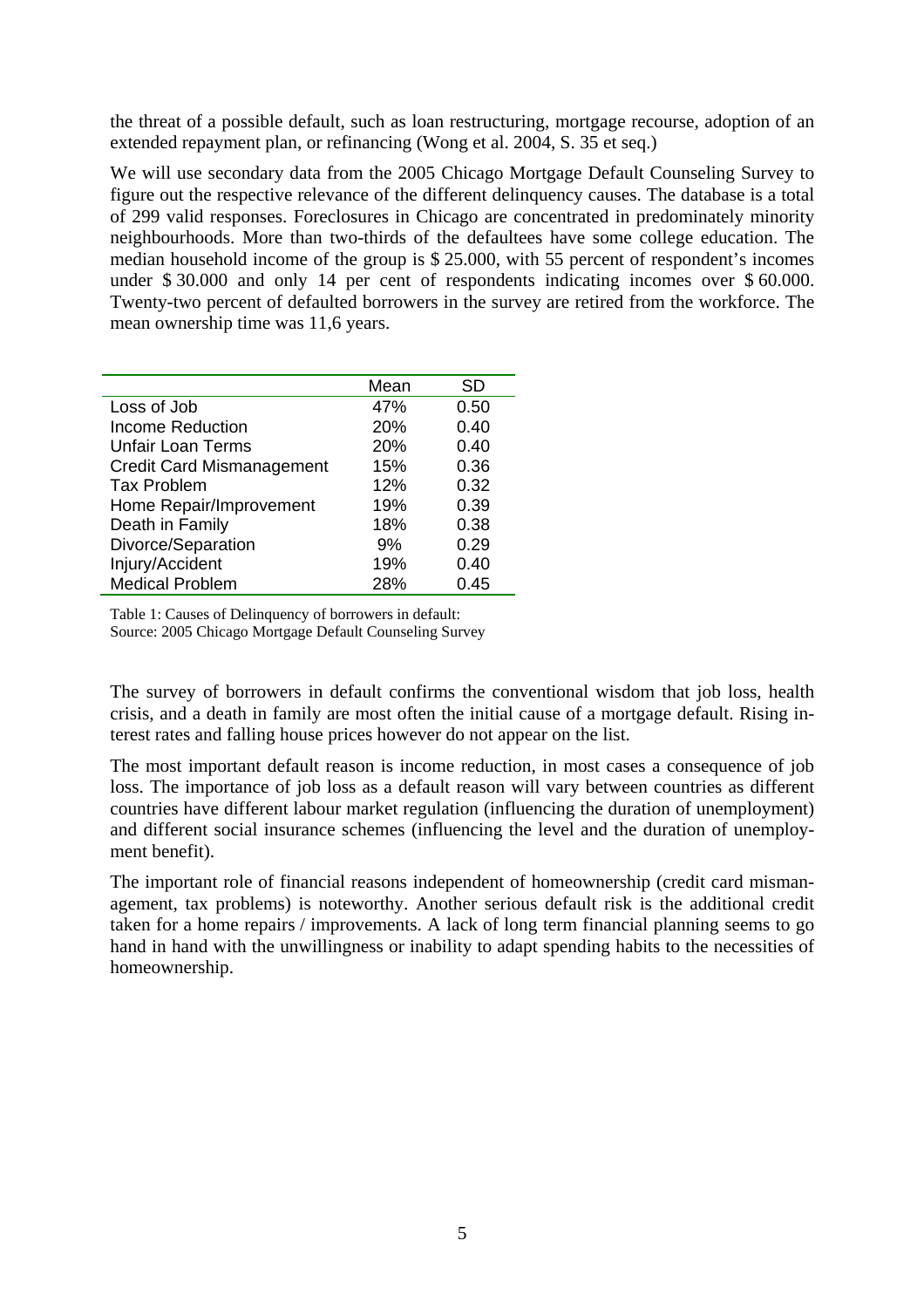|                                                    | Mean    | SD     |
|----------------------------------------------------|---------|--------|
| Amount of Mortgage \$                              | 112.481 | 55.259 |
| Number of Refinance Loans<br>Taken Out             | 1,5     | 1,26   |
| Number of months delin-<br>quent                   | 4,5     | 4,9    |
| % Using Home Equity for<br>Home Improvement        | 35%     | 0,48   |
| % With Any Savings Account                         | 11%     | 0,32   |
| % Past Bankruptcy                                  | 58%     | 0,49   |
| % Past Foreclosure                                 | 27%     | 0,44   |
| % First Time Borrower or<br>Refinance              | 54%     | 0,50   |
| % "I should have been ap-<br>proved for this loan" | 73%     | 0,45   |
| % "Wish I shopped around<br>more"                  | 37%     | 0,48   |

Table 2: Financial and Credit Characteristics of Borrowers in Default Source: 2005 Chicago Mortgage Default Counseling Survey

The financial and credit card characteristics of the defaultees are revealing. Believe it or not 58 per cent already experienced a personal bankruptcy and 27 per cent a foreclosure. These people are typical sub-prime borrowers. No wonder, 89 per cent of the defaultees had no financial reserves. Far from having any savings many households in the survey seem to have exhausted their bank lines completely. They were already sitting on a clockwork bomb. The majority of the defaulted households were simply not prepared for any extraordinary financial event. Without any reserves or adequate insurance even short term unemployment or tax arrears can cause insurmountable financial difficulties for households lacking creditworthiness. Many default cases thus seem to be caused by inadequate financial / risk management.



Figure 1: Interest rate structure of Borrowers in Default Source: 2005 Chicago Mortgage Default Counseling Survey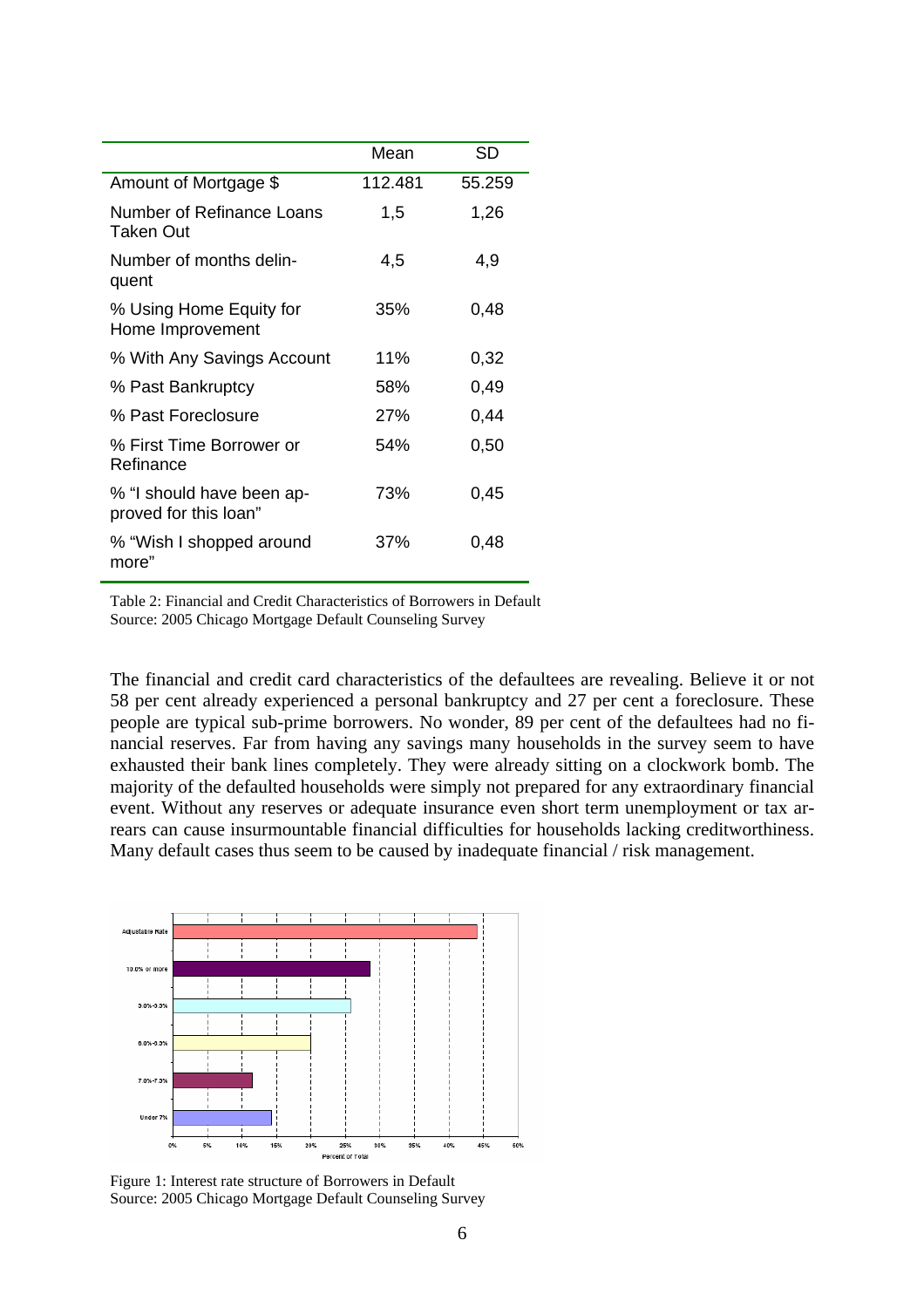The importance of the level and adaptiveness of mortgage interest rate as a default risk is obvious from figure 1. The borrowers in default apparently pay much higher interest rates than the average homeowner – reflecting their credit risk status and in some cases maybe their financial inexpertness. Also abusive lending practices might have contributed to the high interest rate level since more than 70 per cent of U.S. sub-prime home loans contain prepayment penalties (Nassar 2006). It seems that an important part of the sub-prime borrowers are abused by depriving them of their prepayemt option and hence of the possibility to refinance in case of falling interest rates. On the other hand one should expect that accepting prepayment penalties should be compensated by a lower interest rate from the beginning.



Figure 2: ARM Share of Mortgage Applications Source: Mortgage Bankers Association



Figure 3: Cumulative distribution of ARM according to equity in per cent Source: F.A.Z.

Also the ARM share of the Chicago defaultees' mortgages outstanding is distinctly above the national average (see figures 1 and 2). On the national level the distribution of ARMs according to the percentage rate of down payments has changed dramatically (see figure 3). The share of ARMs allocated to borrowers with extra low equity (i.e. below 10 per cent) has al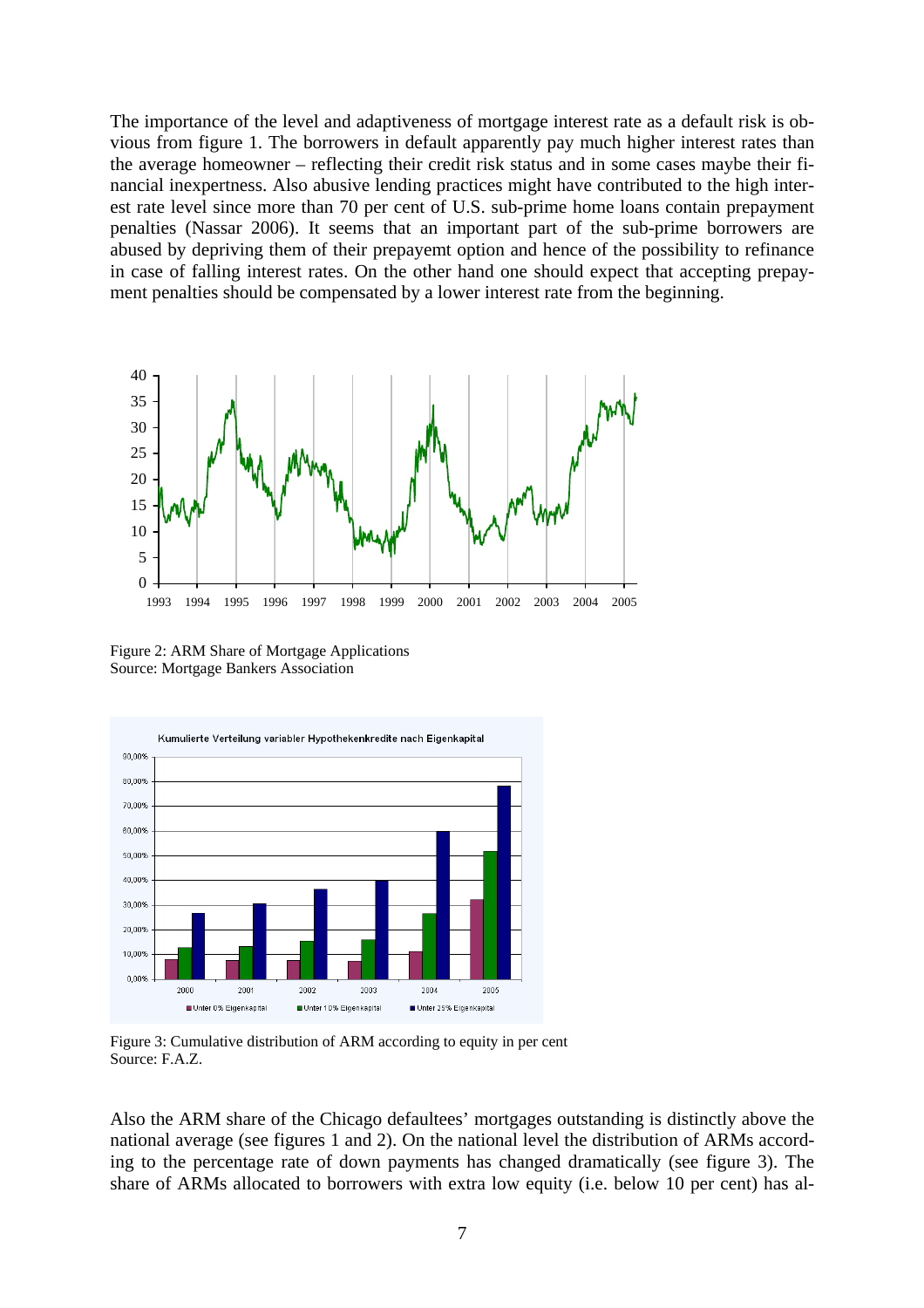most quintupled between 2000 and 2005. In 2005 the share of ARMs among the Chicago defaultees was even lower than this share.

This exposes already vulnerable homeowners to the additional risk of rising interest rates. It is a one-sided deal: Most of them will be unable to benefit from falling rates due to prepayment penalties. Figure 4 shows that inside the sub-prime segment the recent acceleration of default rates was almost exclusively restricted to ARM-borrowers.



Figure 4: Default rates of U.S. mortgage credits Source: F.A.Z.

It is surely not a coincidence that default rates on ARM mortgages began to rise at the very moment when ARM rates began to rise (see fig.).



Figure 5: Average rate, 1-year adjustable mortgage Source: Freddie Mac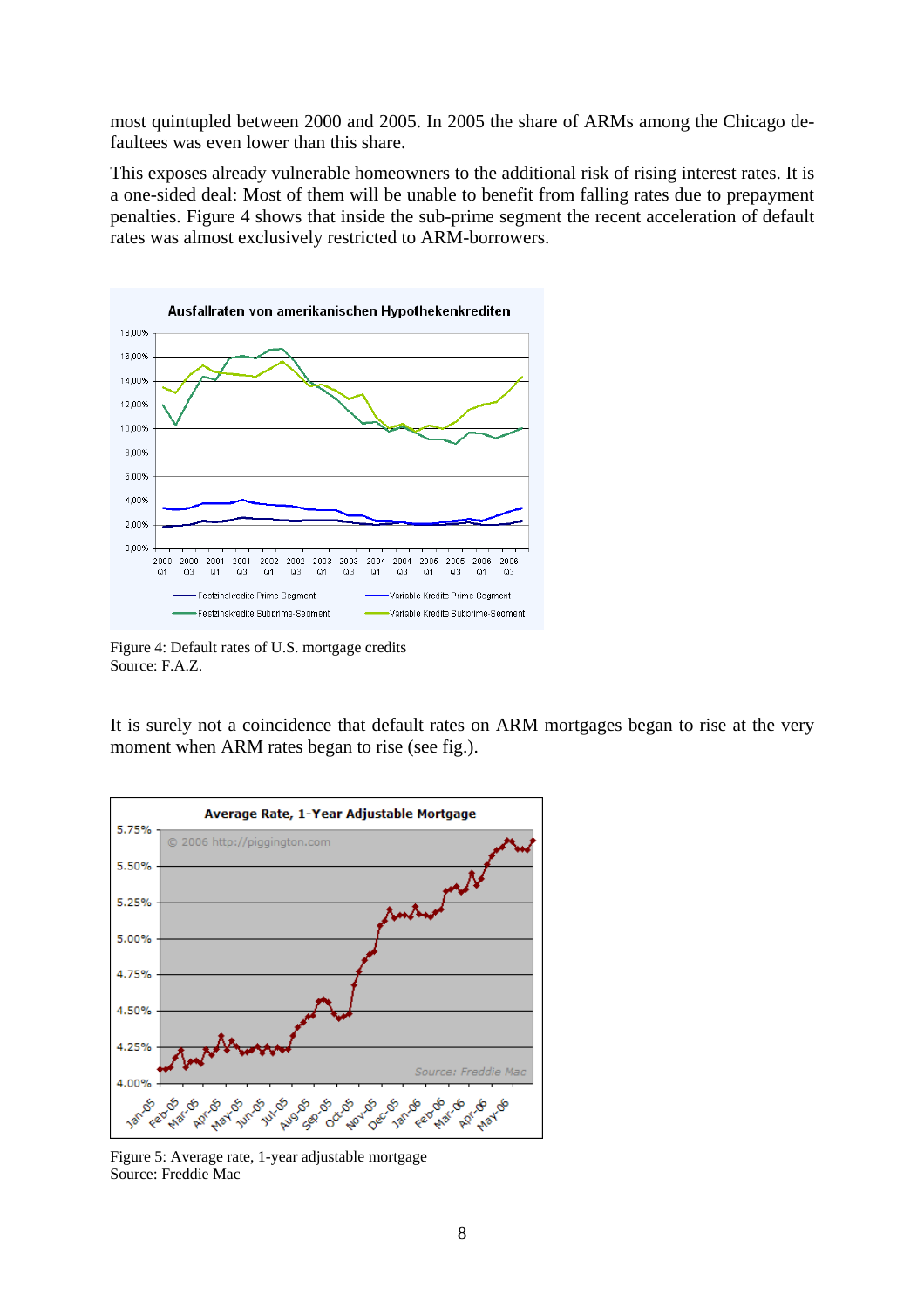The sub-prime state however has much more influence on the default risk than the type of loan (figure 6).



Figure 6: 2006 Foreclosure Starts by Type of Loan (Seasonally Adjusted, 2Q2006) Source: National Delinquency Survey, Mortgage Bankers Association,  $n = 45$  million loans serviced (22,6m, 5,9m, 3,2m, 2,0m, 2,9m)

In a nutshell: The most important default risks seem to be

• loss of job

 $\overline{a}$ 

- mismanagement of personal finance / tax situation
- lack of reserves, esp. for home repair / improvement
- health problems / death resulting in income reduction (if not insured)
- interest rate risk, esp. for ARM-borrowers

## **3 Mortgage guaranty insurance as an instrument of mortgage credit risk instrument**

Private mortgage insurance (PMI) is taken out by the borrower of a mortgage credit in favour of the lender. The insurance covers the loss risk of the creditor in case of a borrower's default – independent of the reason of the default (all risk coverage). PMI impacts loss-givendefault but not the probability of default. Mortgage insurance is especially important as an additional safeguard for "risky" credits, i.e. with loan to value ratios above 80 per cent. As a credit enhancement it is often a prerequisite for the securitisation of mortgage credits.

In some countries this type of insurance is a substantial element of the national system of real estate finance, e.g. in the  $U.S.<sup>1</sup>$  Some countries practising private mortgage insurance also

 $1$  The insurance of mortgage loans by private insurance companies is only available in a limited number of countries. All of them have developed financial markets: Canada, the U.S., Sweden, Ireland, Great Britain, the Netherlands, Spain, Italy, Israel, Japan, Taiwan, Hongkong, Australia and New Zealand (for a comparative treatise see Blood 1998, p. 89 et sqq.). The main field of use is without doubt in the Anglo-Saxon countries. Just recently mortgage insurance is also available on a small scale in countries like India, China, Algeria, Mali and Guatemala. Reliable and differentiated loan performance data are a prerequisite for the introduction of mortgage insurance.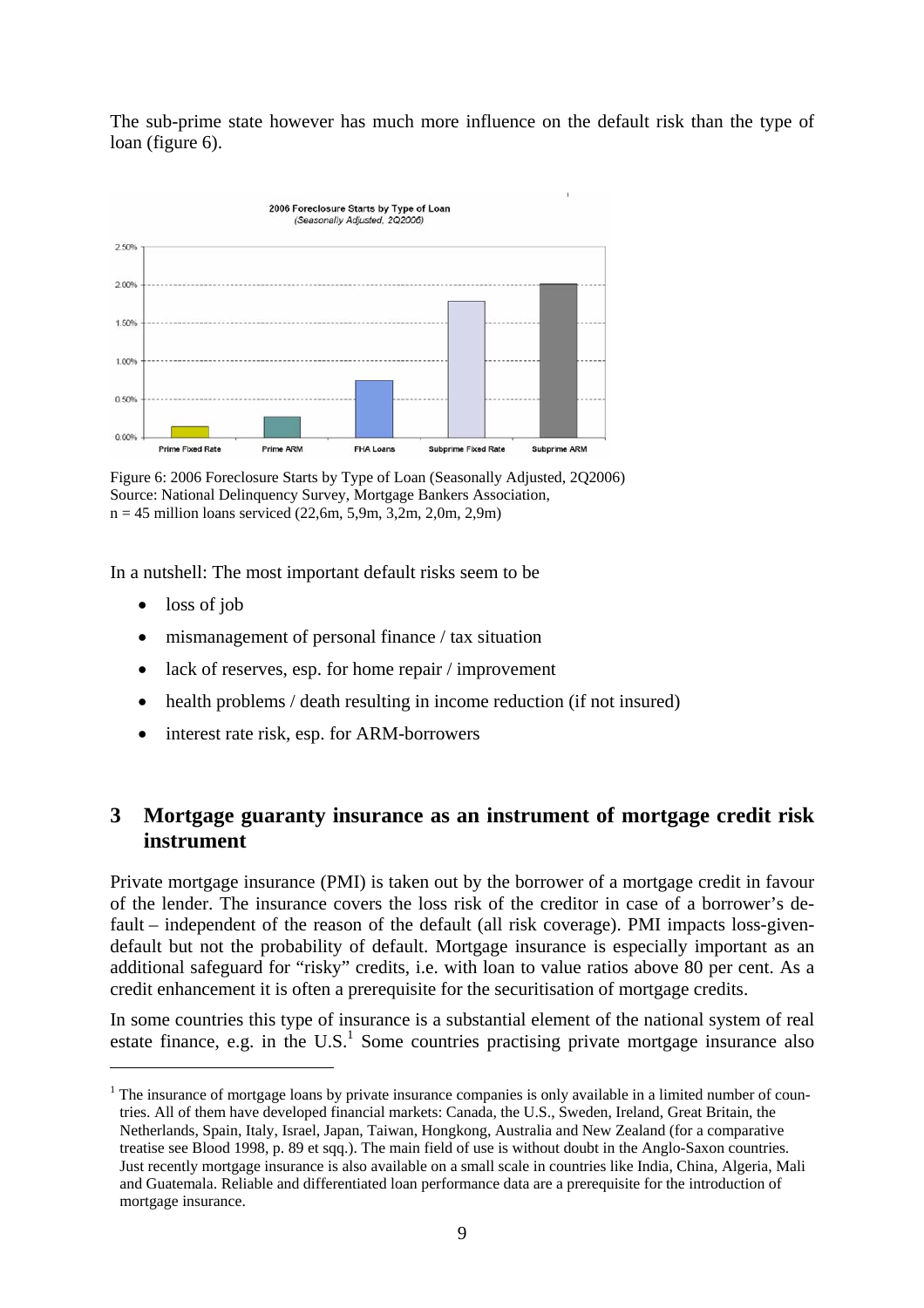have a public mortgage insurance for the encouragement of private homeownership. Mortgage insurance is an extremely cyclical business with a considerable catastrophic risk demanding large capital reserves, a broad diversification of risk and a lot of experience.

Given the catastrophic risk of PMI *sound regulation* is a necessary prerequisite for a sustainable development of this insurance line. The U.S. private insurance companies are subject to dense regulation, e.g. line separation, capital requirements, provisions against conflicts of interest in the relation between bank and insurer.

In Germany PMI never gained much ground (not least because of the lack of sound regulation, see Kofner 2007b), although this class of insurance was invented there in the middle of the 19th century already. The lack of insurance and securitisation markets for riskier mortgages is one of the reasons for the "underdevelopment" of the German market compared with Anglo-saxon countries. An important part of potential German mortgage clients is rationed by a generally still strict adherence to a LTV of 80 per cent. German potential homebuyers might be rationed for other reasons, too, e.g. self-employment.

#### **3.1 Claims process and termination of mortgage insurance**

Mortgage insurance is an instrument of risk-sharing (between lender and insurance) for mortgages granted to homeowners with a relatively low share of equity. It protects the creditor against losses in case of a debtor's default. Only a part of the so-called "claim for loss" will be insured anyway (see table 3). To what extent the lender participates in the total loss depends on the proceeds from the sale of the property.

| Unpaid principal balance \$                                                                   | 50,000 |
|-----------------------------------------------------------------------------------------------|--------|
| Delinguent interest from the point of default \$                                              | 5.000  |
| Property taxes due or paid by the servicer \$                                                 | 1.000  |
| Property insurance premiums due or paid by the servicer \$                                    | 200    |
| Property maintenance, normal and customary costs \$                                           | 500    |
| Legal expenses to foreclosure and obtain clear and mer-<br>chantable claim to the property \$ | 1.500  |
|                                                                                               |        |
| Claim for loss \$                                                                             | 58.200 |
| Mortgage insurance coverage per cent                                                          | 25     |
| Claim amount payable by the mortgage insurer to the bank \$                                   | 14.550 |
| Bank exposure \$                                                                              | 43.650 |
| Proceeds from the sale of the property \$                                                     | 40.000 |

Table 3: Mortgage insurance "Claim for loss" example Source: Struyk / Whiteley 2002, p. 16.

 $\overline{a}$ 

After a lender has instituted foreclosure<sup>2</sup> and acquired title to the property, it can submit the claim to the insurance company. The insurer has two options to satisfy the claim:

• Pay the lender the entire claim amount and take title to the property.

 $2$  Private mortgage insurers have increasingly sought to intervene and help counsel delinquent borrowers in order to avoid foreclosure. The homebuyer and the insurer share a common interest in the mortgage financing transaction because they each stand to lose in the event of default (MICA 2007, p. 3).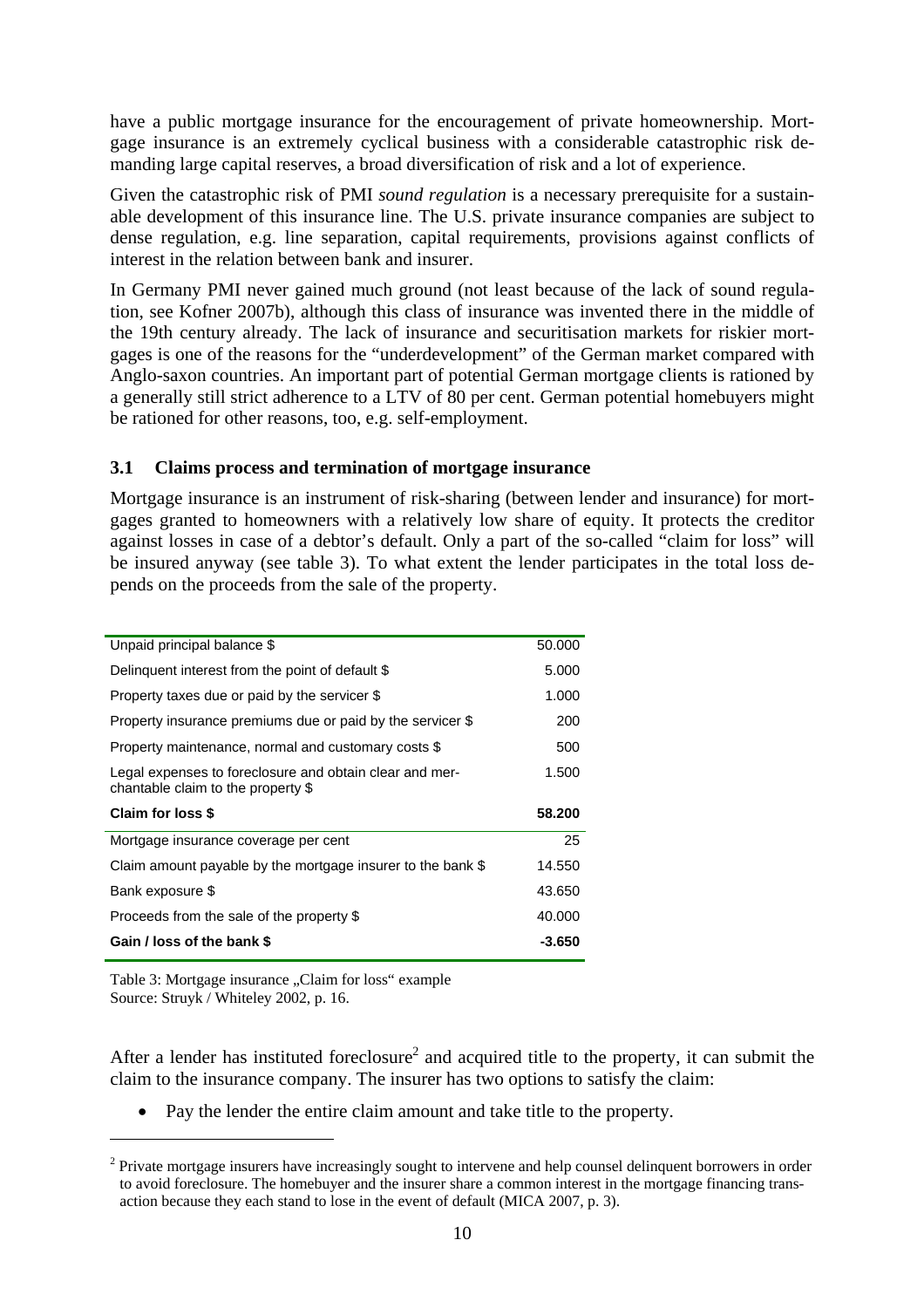• Pay the percentage of coverage of the total claim amount stated in the policy (generally 20 to 30 percent) and let the lender retain title to the property.

Before making a decision, the insurer will try to determine the potential resale price of the property and the expenses resulting from the resale, including the real estate agent's commission and other settlement costs (MICA 2007, S. 9).

Mortgage guaranty insurance can be terminated by the borrower if he conforms to certain requirements. The borrower however has no right to switch insurance providers or to be temporarily uninsured without terminating the existing mortgage loan. There is federal regulation on this matter, the Homeowners Protection Act of 1998.<sup>3</sup> If the LTV has fallen below 80 per cent the lender can claim the termination of the insurance if the value of the property has not fallen. With a LTV below 78 per cent the insurance will terminate automatically provided that the lender is not in arrears with payments (MICA 2007, p. 14).

Mortgage insurers incur a long-term commitment to each insured mortgage credit. They are neither allowed to cancel the policy before maturity, nor to raise premium in case of risk deterioration. To stabilise their business they therefore need to take up a long-term stance on risk management (MICA 2007, p. 10).

Mortgage insurance is offered in different forms. Primary mortgage insurance (Chen, p. 16 et seq.) is the insurance of a single mortgage credit. Mortgage portfolio insurance (Chen, p. 17 et seq.) on the other hand covers whole pools of loans. It can be used to improve the risk structure of a given loan portfolio. Only a part of the total default risk of the pool will usually be insured (stop loss-limit or excess of loss cover).

The borrower will only pay the premium directly and fully in case of primary mortgage insurance. An incidence analysis of the cost bearance for secondary mortgage insurance would be difficult. It is however probable that at least a part of the cost will be levied from primary credit customers in the end.

## **3.2 The lender's perspective**

For mortgage financers mortgage insurance opens up the possibility of leaving behind the limits of a fixed LTV in favour of a flexible combination of individual LTV and mortgage insurance. By using private mortgage insurance mortgage financers can expand their lending business to higher LTV ratios without incurring the related risks. If national bank supervisors relax equity requirements for insured loans, banks can hand out more mortgage credit on a given equity base or increase their individual engagements substantially. On top of that mortgage insurance has favourable effects on liquidity and on the predictability of earnings.

Mortgage insurance is of special interest for mortgage lenders with a regionally concentrated pool of loans. It is a perfect instrument for the interregional redistribution and rebalancing of credit risks (Chen, p. 9). It thus tends to lower risk premiums and interest rates (Struyk / Whiteley 2002, p. 8 et seq.).

Last, but not least teamwork between bank and insurer can cause efficiency gains in the fields of credit evaluation and credit process management resulting in improved underwriting and quicker / more accurate credit decisions.

## **3.3 The borrower's perspective**

 $\overline{a}$ 

 $3$  The law applies only to mortgages made on or after July 29, 1999.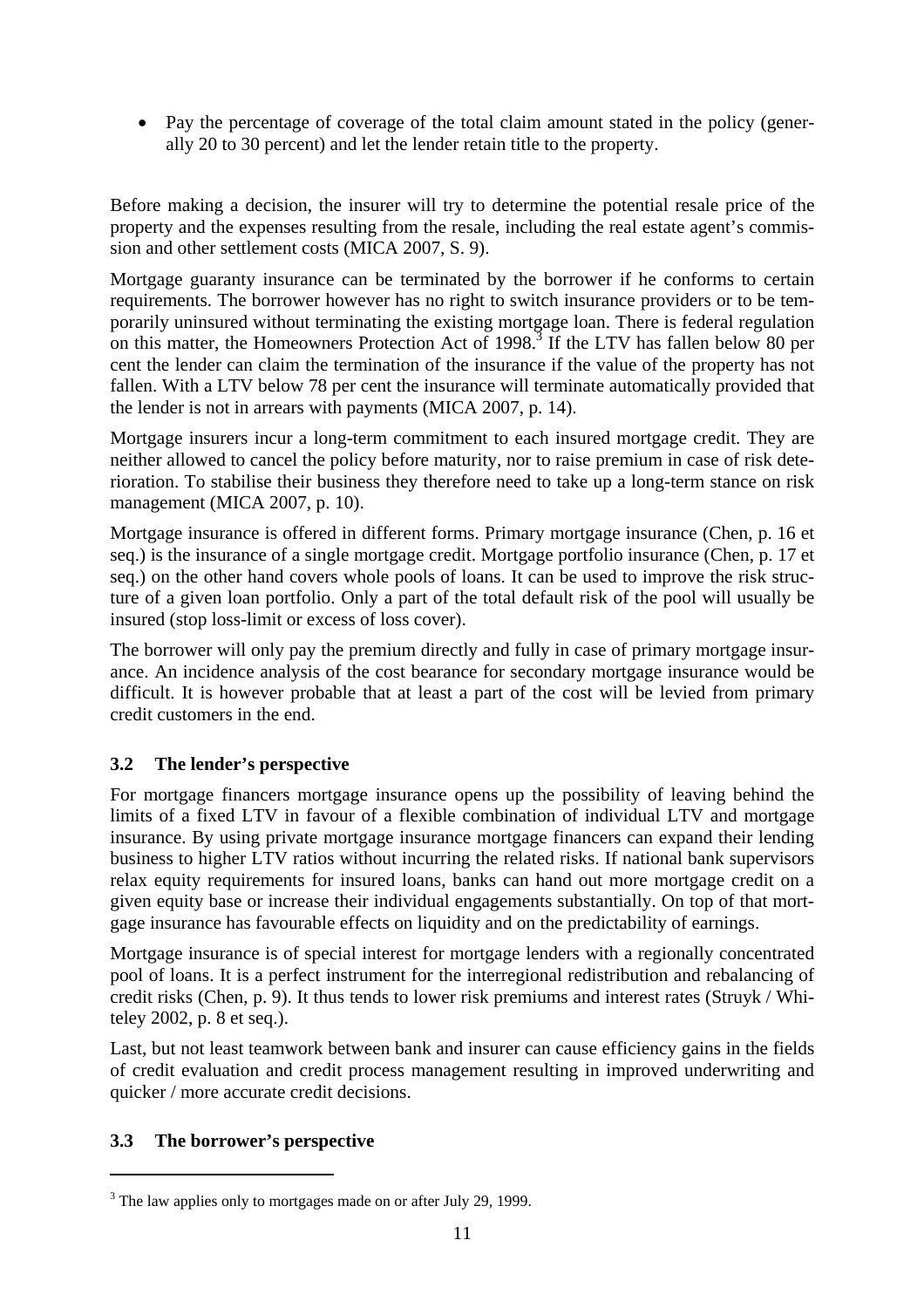By taking mortgage insurance borrowers are enabled to buy a home with a relatively small amount of equity (usually between 5 and 20 per cent of the lending value, see figure  $7$ ).<sup>4</sup> Even credit engagements above an LTV of 95 per cent are insurable for qualified borrowers.



Figure 7: Mortgage insurance and LTV

On the other hand the borrower must be able to carry the higher credit charges due to the higher lending volume in the long run. Lenders must also be prepared for higher interest rate demands compared with clients fulfilling the classical rationing criteria. Finally they have to pay the insurance premium (now tax-deductible in the U.S.) which takes the individual default risk into account – at least until their equity share has fallen below certain limits (see above).

The standard argument of the PMI industry goes like this: "A home purchase can be made years sooner with PrivateMI, typically with as little as 3 percent down – even less for qualified borrowers." But PMI doesn't have a monopoly position in the low equity market segment any more. Substitutive products like piggyback loans have gained ground in recent years (see below).

#### **3.4 U.S. Market structure**

 $\overline{a}$ 

The degree of concentration of the U.S. mortgage insurance industry is very high. It is basically an oligopolistic market. Since MGIC has just bought its biggest competitor, the Radian Guaranty Inc., the largest player in the market now has a combined market share of more than a third. Only seven competitors with a noticeable market share are left at all. After the big merger the largest three insurers have a combined market share close to 75 per cent. Only the

<sup>&</sup>lt;sup>4</sup> Fannie Mae and Freddie Mac, financial institutions buying, bundling and securitising mortgage credits on a large scale in the U.S. on behalf of the government, usually demand mortgage insurance by an insurer with a first class rating as a prerequisite for buying loans beyond a LTV of 80 per cent.

These two companies have told their lenders to allow homeowners to use the current value of their home to determine equity levels for PMI purposes. So appreciation or home improvements can help to get below the 80 per cent equity mark.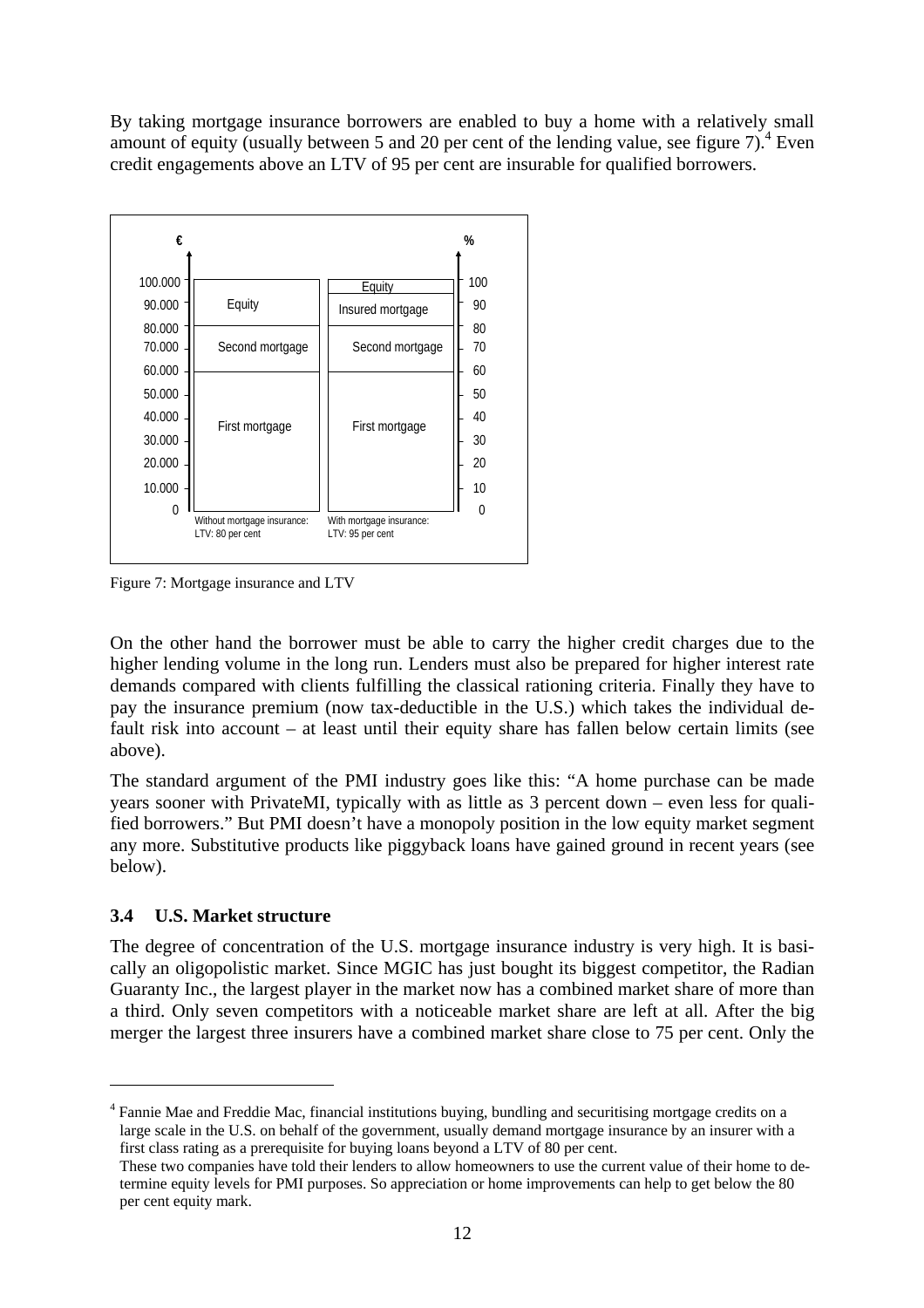biggest five competitors do have market shares large enough to efficiently organise nationwide risk distribution and to benefit from economies of scale.

| Rank | Company                                          | Direct premiums<br>written 1.000 \$ | Market share<br>per cent |
|------|--------------------------------------------------|-------------------------------------|--------------------------|
| 1    | Mortgage Guaranty Insurance<br>Corp.             | 1.415.767                           | 28,1                     |
| 2    | Radian Guaranty Inc.                             | 904.413                             | 18,0                     |
| 3    | <b>PMI Group</b>                                 | 740.224                             | 14,7                     |
| 4    | American International Group                     | 667.435                             | 13,3                     |
| 5    | General Electric Mortgage Ins.<br>Group          | 586.583                             | 11,7                     |
| 6    | Republic Mortgage Insurance<br>Co.               | 479.420                             | 9,5                      |
| 7    | <b>Triad Guaranty Insurance Group</b>            | 176.696                             | 3,5                      |
| 8    | CMG Mortgage Ins. Co.                            | 60.296                              | 1,2                      |
| 9    | Aztec Insurance Company                          | 69                                  | 0.0                      |
| 10   | Citigroup Affiliated Property &<br>Casualty Ins. | 60                                  | 0.0                      |

Table 4: Top ten mortgage guarantee insurance companies by direct premiums written, 2004 Source: NAIC Annual Statement Database, via National Underwriter Insurance Data Services/Highline Data

The market power of the oligpolists is however limited. As we said above the insurance prod-

# uct they offer is subject to substitutive competition from non-traditional mortgage products.

## **3.5 Premium calculation: the cost of mortgage insurance**

Mortgage insurance differs from other types of insurance in several respects (Dennis et al. 1997):

- The historical performance of a particular policy cannot be used in determining the premium to be charged in subsequent periods, because mortgage insurance covers multiple periods, and the premium for the life of the mortgage is defined at the beginning.
- In contrast to life insurance, mortgage insurance has a definite term and the claim risk normally decreases over time.
- Geographic diversification is a less effective tool to limit risk exposure due to the importance of the systematic risk (the prepayment and default rates being dependent on macroeconomic variables).
- Finally, as we said before, mandatory mortgage insurance covers the risk to the lender rather than the risk to the borrower.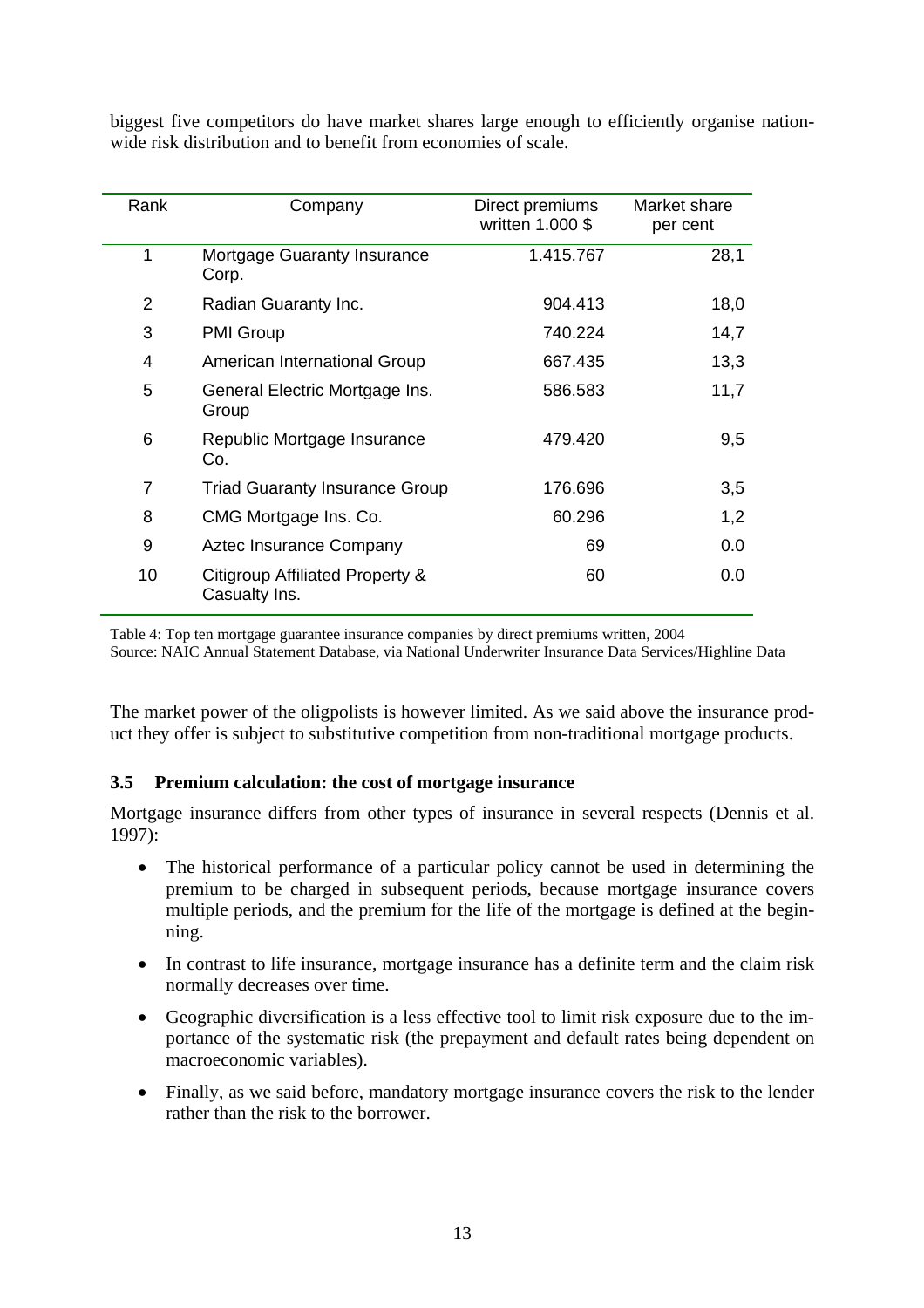Given these fundamental differences the design of premium structures for PMI is not an easy business. In fact the premium structure of PMI is extremely differentiated. The premium depends amongst other things on<sup>5</sup>:

- the loan to value ratio  $LTV (+)$
- the coverage ratio: share of the claim for loss covered by the insurance  $(+)$
- the creditworthiness of the potential borrower
	- $\circ$  credit rating of the borrower: FICO-score<sup>6</sup> (-)
	- o eventual temporary buydown<sup>7</sup> (+)
- the type of mortgage
	- $\circ$  Fixed Rate Mortgage (FRM)<sup>8</sup> (-) or Adjustable Rate Mortgage (ARM) (+)
	- $\circ$  amortization rate (-) resp. potential negative amortization (+ 5 bps at PMI)
	- o eventual rate/term refinance<sup>9</sup> ( $-5$  bps)
	- $\circ$  eventual annual cap on ARM<sup>10</sup> (-)
	- o eventual Cash-Out Refinance<sup>11</sup> (+ 10 bps)
	- $\circ$  relocation loan<sup>12</sup> (- 7 or 10 bps depending on LTV)
	- $\circ$  limited documentation  $(+)$
- the type of home

 $\overline{a}$ 

- $\circ$  second homes  $(+ 14 \text{ bps})$
- o manufactured home  $(+ 20$  bps)<sup>13</sup>

 $9^9$  The purpose of a rate/term refinance is to change to a lower interest rate or to change the term of a loan.

 $<sup>5</sup>$  The plus and minus-sign indicating the direction of the dependency.</sup>

<sup>&</sup>lt;sup>6</sup> The FICO personal credit rating ranges between 300 and 850. Prospective homebuyers with a FICO score lower than 620 can usually only acquire a loan from sub-prime market with a sensible add-on interest. Mortgage insurers have special rates for sub-prime borrowers ("A minus rates"). At PMI Mortgage Insurance the sub-prime borrowers are divided into three tiers according to their FICO score. The rates are very sensible on LTV and coverage ratio.

 $<sup>7</sup>$  A temporary buydown allows borrowers with excess cash but low incomes, to qualify for loans that would</sup> otherwise be out of their reach. The extra cash is used to fund a temporary buydown, which reduces the payments made by the borrower.

 $8$  At PMI mortgage insurance 5/1, 7/1, 10/1 ARMs (where the rate is fixed for a period of 5/7/10 years after which in the 6th year the loan becomes an ARM) count as fixed rate mortgages.

 $10$  An Annual Cap is a two-sided limit on the amount of adjustment in the interest rate on an ARM over a twelvemonth period. If, for example an adjustable rate mortgage has a current interest rate of 7 per cent and an annual cap of 2 percentage points, then after one year, the highest interest rate can be 10 and the lowest 6 per cent.

 $11$  Cash-out refinancing is a replacement of the whole first mortgage by a new loan – but for more than the borrower currently owes. The difference is paid out to the borrower. It is not a separate loan on top of the first mortgage. The interest rate on a cash-out refinancing loan is usually lower than the old interest rate on the first mortgage.

 $12$  A relocation loan is a bridge loan enabling the borrower to buy a new property and to take his time with the sale of the old one. These facilities are offered at standard home loan rates and interest rates can be capitalised.

<sup>&</sup>lt;sup>13</sup> PMI Mortgage Insurance will not insure second homes in case of sub-prime borrowers with a FICO score below 620.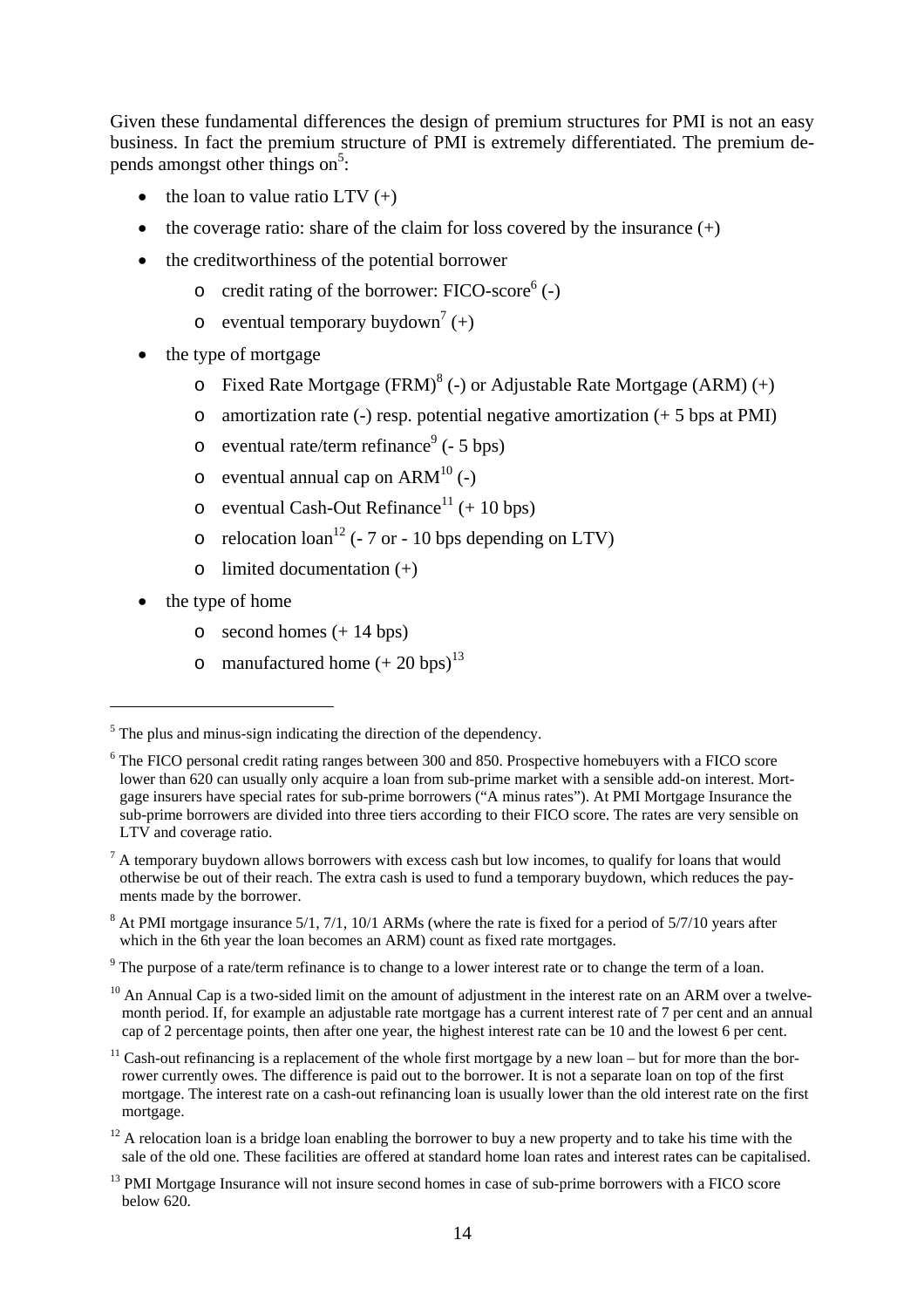o investor (non-owner occupied) + 38 bps<sup>14</sup>

Not to forget the frequency of payments<sup>15</sup> and the renewal scheme. In constant renewal programs, premium rates are multiplied by the original loan amount to calculate the payment, while in amortized renewal, premium rates are applied to the remaining balance. The amortized renewal rates typically remain the same through the life of the mortgage. The constant renewal rates are normally the same as the amortized renewal rates in the first ten years after the origination and adjusted downward for the period from the eleventh year to term.

#### **3.5.1 Location of the collateral object**

The location of the collateral object is seldom used as a criterion for premium differentiation, e.g. all PMI and AIG United Guarantee rates are "nationwide". At MGIC "rates may vary from state to state and must be selected based upon the location of the property" (MGIC National Rate Card, February 2007). Extensive testing with the MGIC rate finder using low risk and high risk credit cases did not show any rate differences between states however.<sup>16</sup> The three insurers do not practice any other kind of spatial differentiation of their rates either.<sup>17</sup>

On the other hand mortgage insurer PMI does extensive research on broad market indicators such as regional economic, affordability, employment and home price trends on the state and Metropolitan Statistical Area (MSA) level and calculates risk indices for metropolitan areas and states (see PMI 2007 and table 5) showing big differences between the different regions.

| Division                  | <b>Risk Index</b> |
|---------------------------|-------------------|
| New England               | 525               |
| Pacific                   | 508               |
| Middle Atlantic           | 385               |
| South Atlantic            | 357               |
| Mountain                  | 264               |
| West North Central        | 173               |
| East North Central        | 144               |
| <b>East South Central</b> | 78                |
| <b>West South Central</b> | 75                |
| West                      | 444               |
| Northeast                 | 421               |
| South                     | 232               |
| Midwest                   | 152               |

Table 5: Census Region Risk Index Source: PMI 2007

 $\overline{a}$ 

The question is what for. Let's quote Josh Wozman, spokesperson for The PMI Group, Inc on the role of the PMI risk index (Evans 2005):

 $14$  Insurers are reluctant to insure credits collateralized with large multi-family residential buildings. As a consequence of bad experiences in the 70s commercial mortgages will not be insured at all (Johnstone 2005, p. 8).

<sup>&</sup>lt;sup>15</sup> In the so-called "single plans" and "super single programs", premiums are paid up front. Super single programs insure against default until the loan is paid in full.

<sup>&</sup>lt;sup>16</sup> No general rates are available for New York because of special requirements for the use of credit scoring in this state.

 $17$  Geographic rate differentiation according to neighbourhoods can be a dangerous business in the U.S. because of fair lending laws.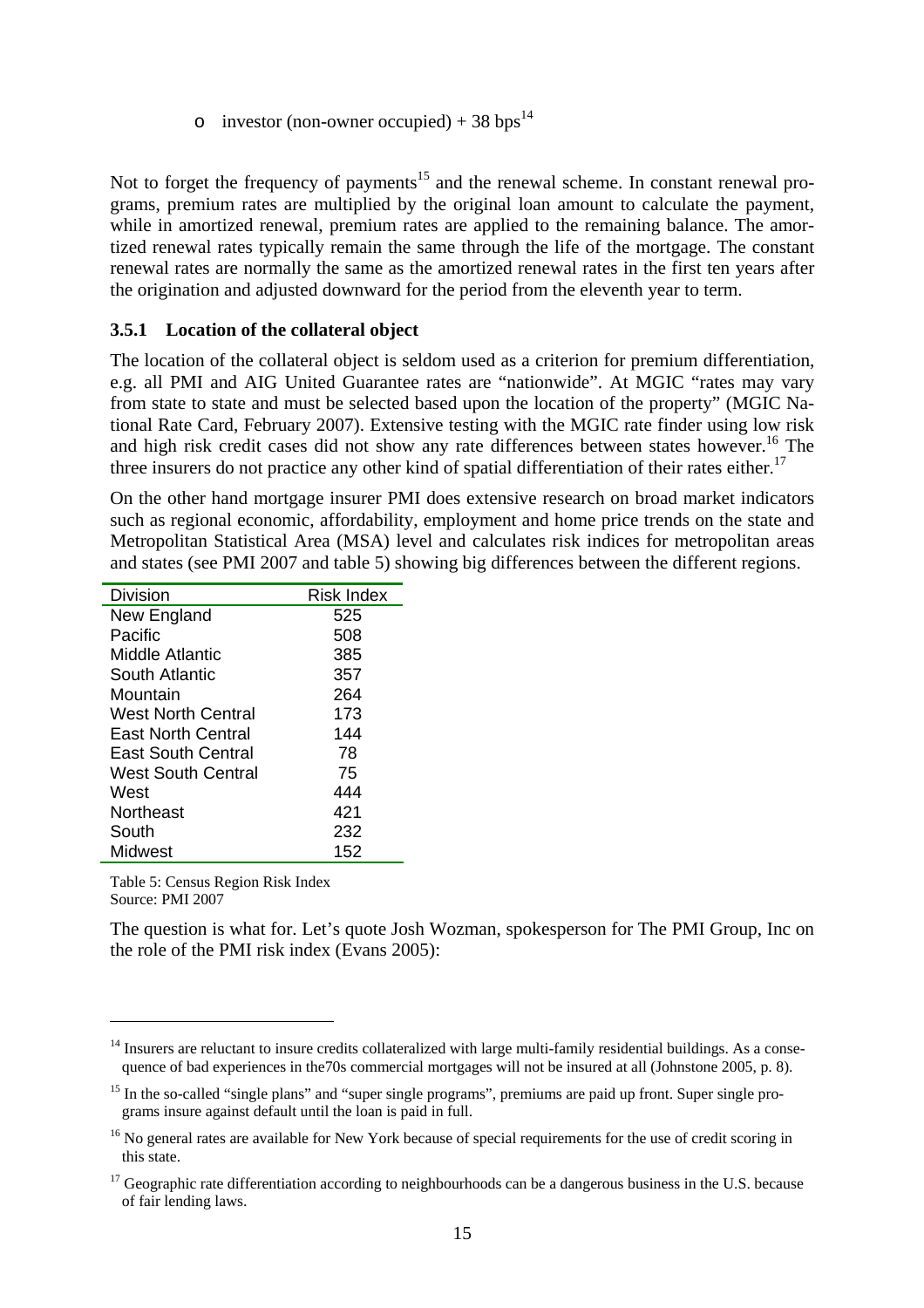"It's not about loans – this is about home price appreciation and depreciation, not about risk in our business (underwriting and insuring loans), but this speaks to a number of factors in certain MSAs and those factors are employment data, home price appreciation, etc. The Group uses the data to determine which MSAs are more risky to insure loans. The Index gives our credit risk analysis professionals a sense of where the likelihood of home price depreciation will be in the next two years, so they account for that in their pricing models. It doesn't mean PMI will be more expensive, a lot will depend on what a buyer can put down, whether they need mortgage insurance, if home prices are coming down, then the opposite might happen. We can't project whether we will have more or less people needing PMI, or if insurance would be higher because there are so many variables like employment growth and the economy as a whole."

It seems that mortgage insurers are convinced of the overwhelming importance of systematic risk for their business. Presumably geographic risk plays a role for their (discretionary<sup>18</sup>) underwriting policy. It is however possible that they will switch to a geographic premium differentiation regime in the future.

#### **3.5.2 Excursus: Interest rate differentiation of U.S. mortgage lenders**

How about interest rate differentiation of mortgage lenders? If they were highly differentiated the non-differentiating rates of the PMI industry couldn't be held up.

In 1890 the Census Bureau reported that interest rates in the western Mountain States exceeded those in New England by 380 basis points. While differentials have narrowed since then, they have not completely disappeared. Morrell and Saba found an average difference of approximately 40 basis points in contract rates and 50 basis points in effective rates on conventional loans between Northeastern SMSAs and those in the West for the period 1963- 1978. Regional differences are considered necessary to allow capital to flow from one area to the other to allow borrowers in the capital-short areas to secure credit (McNulty 1984).

Interest rate differences in the U.S. seem to have narrowed even more since then. For an owner-occupied primary single family detached residence purchased for \$ 200.000 by an applicant with a credit history in good standing able to down-pay \$ 40.000 the Bank of America rate finder delivered the following rates for a 30 years fixed mortgage by state on March 22nd 2007.

 $\overline{a}$ 

<sup>&</sup>lt;sup>18</sup> Risk management by discretionary underwriting is possible. The Radian Master Policy, Condition Two says: "Approval of any Application for Insurance shall be at the discretion of the Company and shall be communicated to the Insured in the form of a Commitment of Insurance."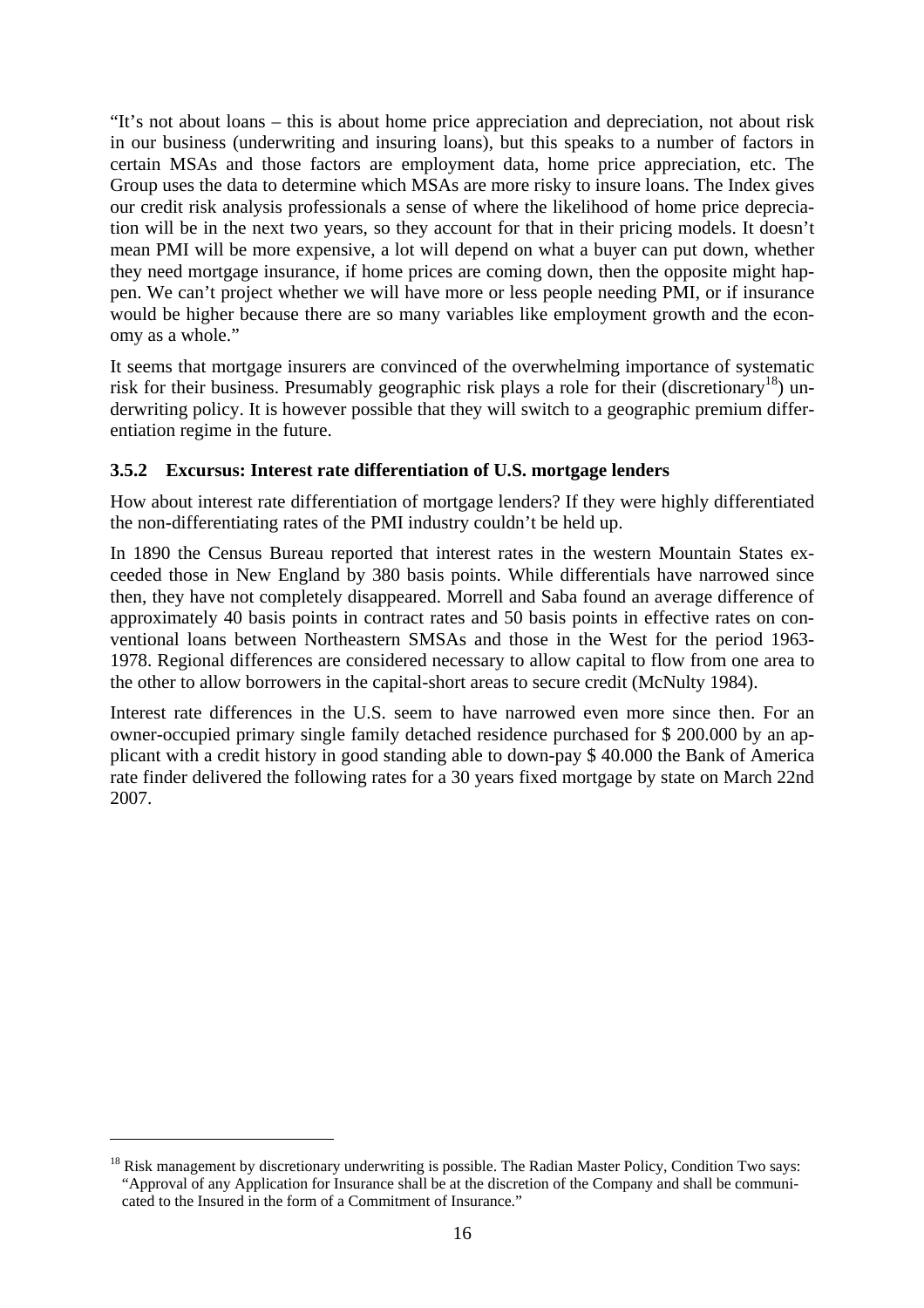

Figure 8: BoA rates for 30 years fixed mortgages with 80 per cent LTV Source: Bank of America rate finder

The lowest rates were specified for Georgia and Virginia with 5,679 per cent. The highest interest rate is charged in Nevada (6,425 per cent). The (unweighted) average rate was 6,1754 per cent with a standard deviation of 0,1198.19

#### **3.5.3 Loan to value ratio**

 $\overline{a}$ 

The loan to value ratio is one of the most important dimensions of premium differentiation. Table 6 exhibits the default risk relative to an LTV of 80 per cent for different countries. In all countries except for the U.K. an LTV of 85 per cent at least doubles the default risk compared with an 80 per cent LTV. The marginal default risk generally rises for a given percentage point increase of LTV. In the U.K. the borrowers with a 95 per cent LTV face a default risk five times higher than the ones with a 90 per cent LTV.

| Data Source                               | 80%<br>LTV | 85%<br>LTV | 90%<br>LTV | 95%<br>LTV |
|-------------------------------------------|------------|------------|------------|------------|
|                                           |            |            |            |            |
| US Mortgage Info. Corp.                   | 1.0        | 2.53       | 2.30       | 4.38       |
| UK: GE Mortgage Insurance                 | 1.0        | 1.30       | 2.02       | 10.07      |
| Australia: GE Mortgage Insur-<br>ance     | 1.0        | 1.92       | 2.34       | 10.63      |
| Canada: GE Mortgage Insur-<br>ance        | 1.0        | n.a.       | 4.08       | 10.63      |
| Canada: Mortgage Insurance<br>Corporation | 1.0        | 1.99       | 3.45       | 7.69       |

Table 6: Default Risk Relative to 80 per cent LTV (80 per cent =  $1,0$ ) Source: Merrill 2004

<sup>&</sup>lt;sup>19</sup> 3/1 ARM mortgages showed the same order with an average 7,2569 per cent and a standard deviation of 0,0618.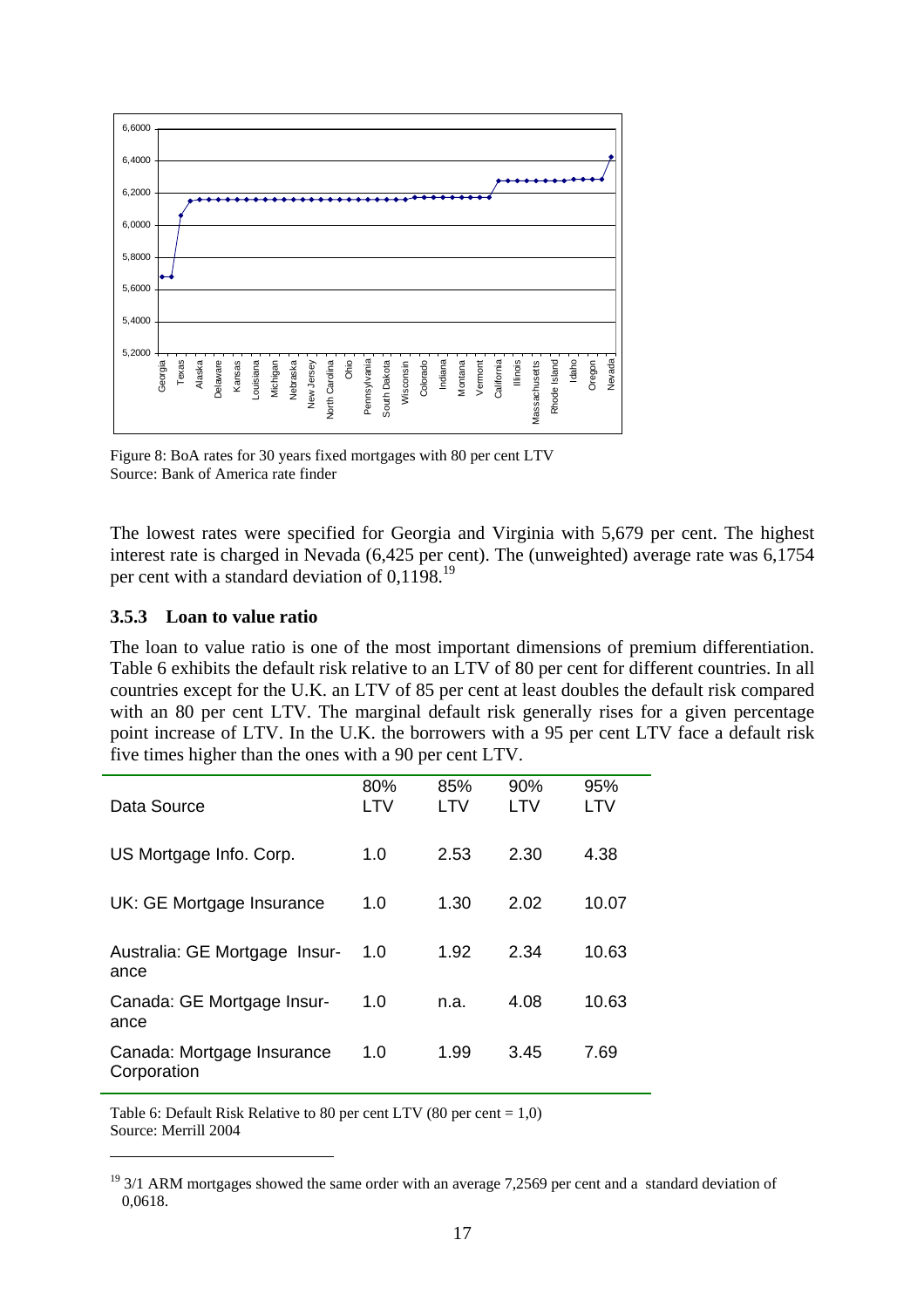| <b>LTV</b>            | coverage | credit period<br>30 years | credit period<br>25 years |
|-----------------------|----------|---------------------------|---------------------------|
|                       | 35       | 0,96                      | 0,85                      |
| 95,01 per cent        | 30       | 0,84                      | 0,73                      |
| and above             | 25       | 0,71                      | 0,60                      |
|                       | 20       | 0,59                      | 0,48                      |
|                       | 18       | 0,55                      | 0,44                      |
|                       | 35       | 0,90                      | 0,79                      |
|                       | 30       | 0,78                      | 0,67                      |
| 95 - 90,01 per cent   | 25       | 0,67                      | 0,56                      |
|                       | 18       | 0,56                      | 0,43                      |
|                       | 16       | 0,54                      | 0,37                      |
|                       | 25       | 0,52                      | 0,41                      |
| 90 - 85,01 per cent   | 17       | 0,39                      | 0,28                      |
|                       | 12       | 0,34                      | 0,23                      |
|                       | 17       | 0,37                      | 0,26                      |
| 85 per cent and below | 12       | 0,32                      | 0,21                      |
|                       | 6        | 0,26                      | 0,18                      |

Table 7: Insurance premiums in per cent on insured credit for borrowers with a FICO score above 620 depending on LTV and coverage ratio Source: PMI U.S.

Table 7 shows the premium structure of U.S. insurer PMI for creditworthy borrowers. Amongst other things the premium structure depends on the LTV and on the share of the claim for loss covered by the insurance. The higher the LTV and the coverage ratio the higher the risk is for the insurer. Also premiums for new insurance can vary over time depending on the loss and risk development. For a home worth \$ 200.000 financed with a 30 years fxed-rate mortgage and a coverage ratio of 25 per cent the following initial premiums will result for different down payments:

| Down payment percentage        | 3,5    | 7.5    | 10.0   | 12.5   |
|--------------------------------|--------|--------|--------|--------|
| Initial down payment \$        | 7.000  | 15.000 | 20,000 | 25,000 |
| Monthly premium (Jahr 1-10) \$ | 114.19 | 103.29 | 78.00  | 75,83  |

Table 8: Monthly insurance premium depending on down payment percentage

Source: PMI U.S. and own calculations

The premium structure reflects the higher default probabilities mortgages with a lower down payment ceteris paribus empirically exhibit. It also reflects the higher costs of each default for the insurer in case of a higher coverage ratio.

There is thus no distortion of incentives on the borrowers' side. Borrowers with lower down payments are not subsidised by the whole credit collective. Premium differentiation of this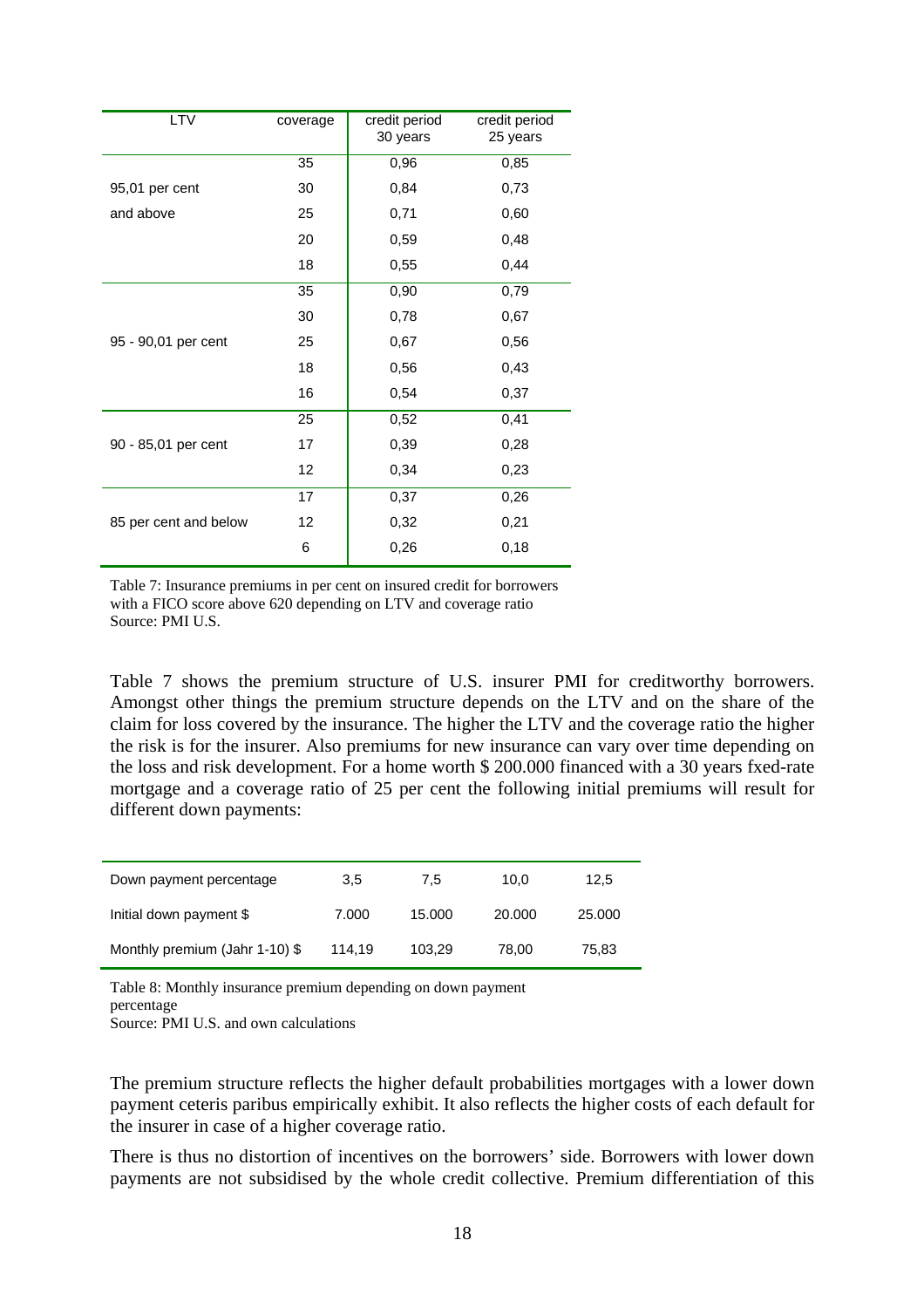kind is necessary to pre-empt any adverse selection appearing whenever interest rates / insurance premiums are not calculated in accordance with individual risk.

#### **3.6 Cost and profitability of taking PMI**

For the assessment of the cost and profitability of taking PMI for the lender further calculations have been done. For the home worth \$ 200.000 to be financed with a 30 years fxed-rate mortgage six cases have been compared:

- 1. finance without PMI and a down payment of \$ 40.000
- 2. finance with PMI and a down payment of \$ 7.000, coverage ratio of 25 per cent
- 3. finance with PMI and a down payment of \$ 15.000, same coverage ratio
- 4. finance with PMI and a down payment of \$ 20.000, same coverage ratio
- 5. finance with PMI and a down payment of \$ 25.000, same coverage ratio
- 6. 80-10-10 "piggyback" finance without PMI

For the first case we assume:

- an initial loan of \$160.000
- a fixed interest rate of 6,0 per cent
- an initial principal of 1,26 per cent
- an annuity of  $$11.624$

Under these assumptions the principal balance will develop as shown in table 9.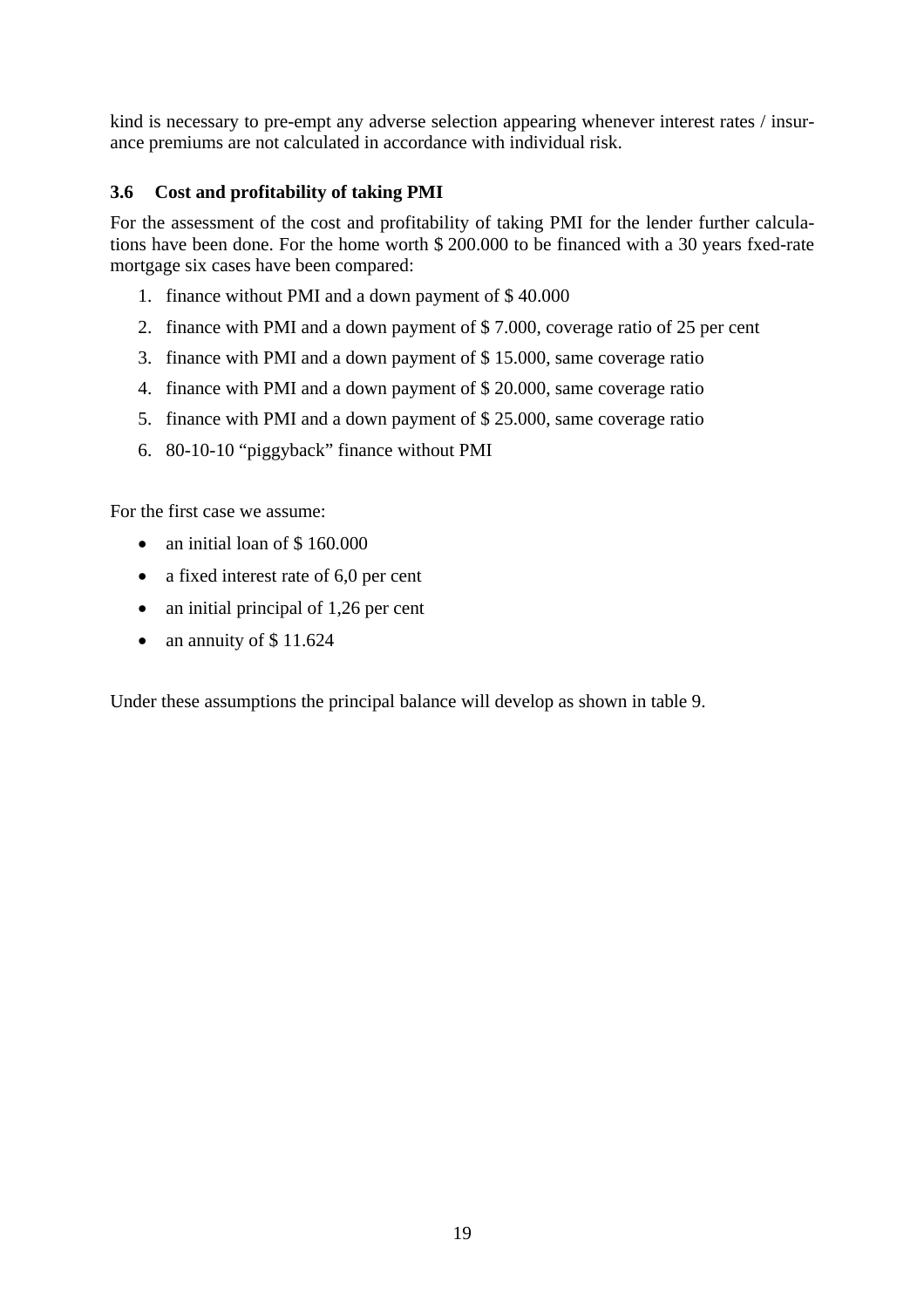| t              | principal bal. | interest | principal | total      |
|----------------|----------------|----------|-----------|------------|
|                | \$             | \$       | \$        | cost       |
| 0              |                |          |           | $-160.000$ |
| 1              | 160.000        | 9.600    | 2.024     | 11.624     |
| $\overline{c}$ | 157.976        | 9.479    | 2.145     | 11.624     |
| 3              | 155.831        | 9.350    | 2.274     | 11.624     |
| 4              | 153.557        | 9.213    | 2.410     | 11.624     |
| 5              | 151.147        | 9.069    | 2.555     | 11.624     |
| 6              | 148.592        | 8.915    | 2.708     | 11.624     |
| $\overline{7}$ | 145.883        | 8.753    | 2.871     | 11.624     |
| 8              | 143.012        | 8.581    | 3.043     | 11.624     |
| 9              | 139.969        | 8.398    | 3.226     | 11.624     |
| 10             | 136.744        | 8.205    | 3.419     | 11.624     |
| 11             | 133.324        | 7.999    | 3.624     | 11.624     |
| 12             | 129.700        | 7.782    | 3.842     | 11.624     |
| 13             | 125.858        | 7.551    | 4.072     | 11.624     |
| 14             | 121.786        | 7.307    | 4.317     | 11.624     |
| 15             | 117.469        | 7.048    | 4.576     | 11.624     |
| 16             | 112.894        | 6.774    | 4.850     | 11.624     |
| 17             | 108.043        | 6.483    | 5.141     | 11.624     |
| 18             | 102.902        | 6.174    | 5.450     | 11.624     |
| 19             | 97.452         | 5.847    | 5.777     | 11.624     |
| 20             | 91.676         | 5.501    | 6.123     | 11.624     |
| 21             | 85.552         | 5.133    | 6.491     | 11.624     |
| 22             | 79.062         | 4.744    | 6.880     | 11.624     |
| 23             | 72.182         | 4.331    | 7.293     | 11.624     |
| 24             | 64.889         | 3.893    | 7.731     | 11.624     |
| 25             | 57.158         | 3.429    | 8.194     | 11.624     |
| 26             | 48.964         | 2.938    | 8.686     | 11.624     |
| 27             | 40.278         | 2.417    | 9.207     | 11.624     |
| 28             | 31.071         | 1.864    | 9.760     | 11.624     |
| 29             | 21.311         | 1.279    | 10.345    | 11.624     |
| 30             | 10.966         | 658      | 10.966    | 11.624     |

Table 9: development of principal balance without PMI Source: own calculations

This classical finance structure obviously is characterised by an IRR / APR of 6 per cent per year. Since a lower down payment always increases the default risk reflected in interest rate or insurance premium it is also the cheapest of all variants discussed here.

We will only treat one of the variants with PMI in detail, i.e. variant 4. For this case we assume:

- an initial loan of \$180.000
- a fixed interest rate of 6,0 per cent
- an initial principal of 1,26 per cent
- an annuity of \$13.077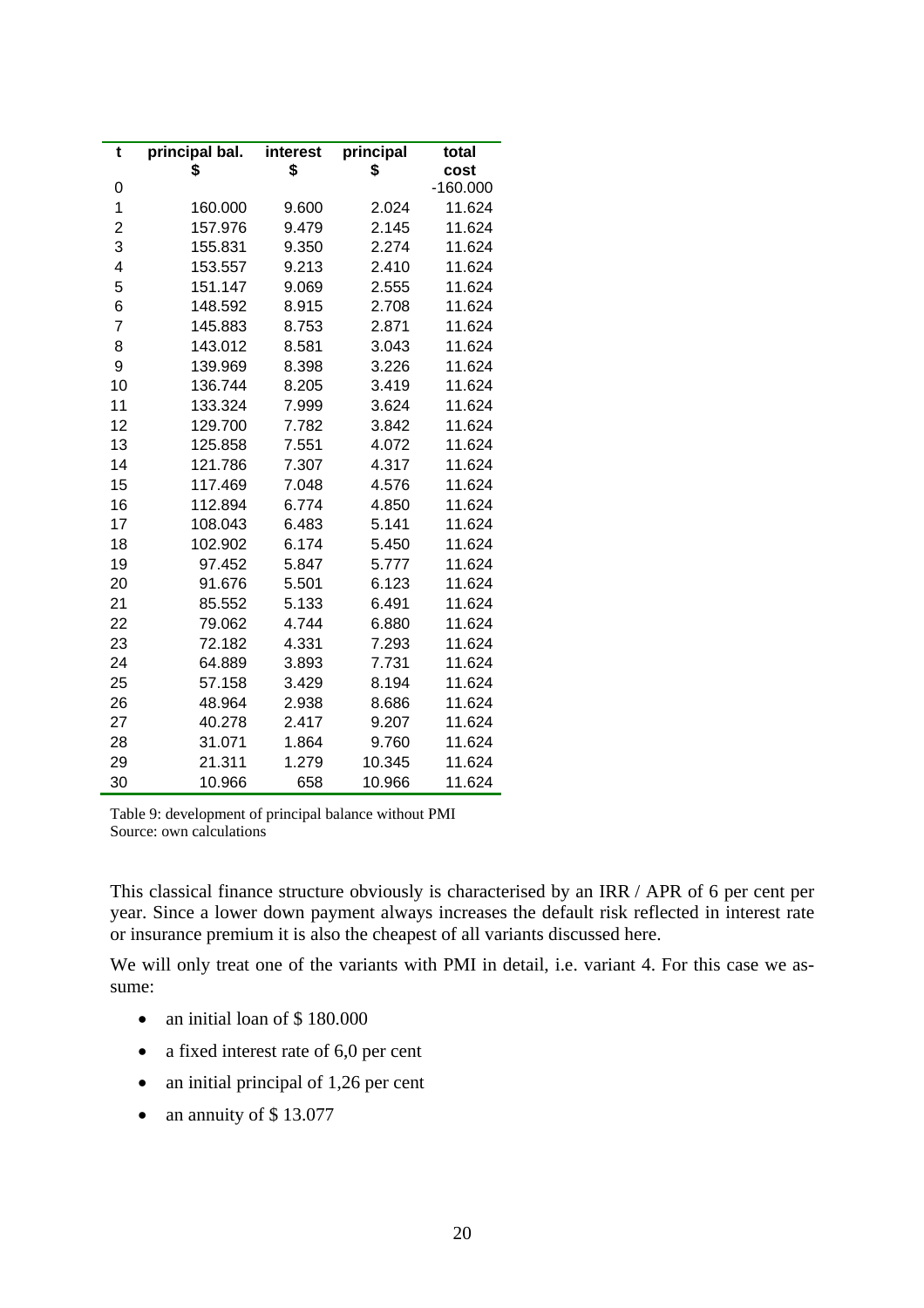Under these assumptions an initial insurance premium of  $$ 936$  per year will result.<sup>20</sup> We assume that the insurance will be held / premium will be paid until the LTV falls below 80 per cent (here: for nine years). The total cost of the loan thus consists of interest, principal and insurance premium (see table 10).

| t              | principal bal. | interest | principal | insurance  | total cost | <b>LTV</b> |
|----------------|----------------|----------|-----------|------------|------------|------------|
|                | \$             | \$       | \$        | premium \$ | \$         |            |
| 0              |                |          |           |            | $-180.000$ |            |
| 1              | 180.000        | 10.800   | 2.277     | 936,00     | 14.012,80  | 90,00%     |
| $\overline{2}$ | 177.723        | 10.663   | 2.413     | 924,16     | 14.000,96  | 88,86%     |
| 3              | 175.310        | 10.519   | 2.558     | 911,61     | 13.988,41  | 87,65%     |
| 4              | 172.752        | 10.365   | 2.712     | 898,31     | 13.975,11  | 86,38%     |
| 5              | 170.040        | 10.202   | 2.874     | 884,21     | 13.961,01  | 85,02%     |
| 6              | 167.165        | 10.030   | 3.047     | 869,26     | 13.946,06  | 83,58%     |
| $\overline{7}$ | 164.119        | 9.847    | 3.230     | 853,42     | 13.930,22  | 82,06%     |
| 8              | 160.889        | 9.653    | 3.423     | 836,62     | 13.913,42  | 80,44%     |
| 9              | 157.465        | 9.448    | 3.629     | 818,82     | 13.895,62  | 78,73%     |
| 10             | 153.837        | 9.230    | 3.847     | 0,00       | 13.076,80  |            |
| 11             | 149.990        | 8.999    | 4.077     | 0,00       | 13.076,80  |            |
| 12             | 145.913        | 8.755    | 4.322     | 0,00       | 13.076,80  |            |
| 13             | 141.590        | 8.495    | 4.581     | 0,00       | 13.076,80  |            |
| 14             | 137.009        | 8.221    | 4.856     | 0,00       | 13.076,80  |            |
| 15             | 132.153        | 7.929    | 5.148     | 0,00       | 13.076,80  |            |
| 16             | 127.005        | 7.620    | 5.456     | 0,00       | 13.076,80  |            |
| 17             | 121.549        | 7.293    | 5.784     | 0,00       | 13.076,80  |            |
| 18             | 115.765        | 6.946    | 6.131     | 0,00       | 13.076,80  |            |
| 19             | 109.634        | 6.578    | 6.499     | 0,00       | 13.076,80  |            |
| 20             | 103.135        | 6.188    | 6.889     | 0,00       | 13.076,80  |            |
| 21             | 96.246         | 5.775    | 7.302     | 0,00       | 13.076,80  |            |
| 22             | 88.944         | 5.337    | 7.740     | 0,00       | 13.076,80  |            |
| 23             | 81.204         | 4.872    | 8.205     | 0,00       | 13.076,80  |            |
| 24             | 73.000         | 4.380    | 8.697     | 0,00       | 13.076,80  |            |
| 25             | 64.303         | 3.858    | 9.219     | 0,00       | 13.076,80  |            |
| 26             | 55.084         | 3.305    | 9.772     | 0,00       | 13.076,80  |            |
| 27             | 45.313         | 2.719    | 10.358    | 0,00       | 13.076,80  |            |
| 28             | 34.955         | 2.097    | 10.980    | 0,00       | 13.076,80  |            |
| 29             | 23.975         | 1.439    | 11.638    | 0,00       | 13.076,80  |            |
| 30             | 12.337         | 740      | 12.337    | 0,00       | 13.076,80  |            |

Table 10: development of principal balance and total cost with PMI, down payment 10 per cent Source: own calculations using rates from PMI Mortgage Insurance Co. 2006

The IRR / APR of this investment / credit including mortgage insurance premium is 6,34 per cent per year – slightly above the classical loan's with its equity share of 20 per cent.<sup>21</sup> The APR of the different variants with mortgage insurance show the following correlation: The higher the LTV, the higher the APR (i.e. the more expensive the credit, see table 11).

 $\overline{a}$ 

 $^{20}$  We assume an amortized renewal rate applied to the outstanding loan balance for the life of the policy.

 $21$  Comparing the IRRs for the two investments we assume that alternative investments will generate the respective IRR.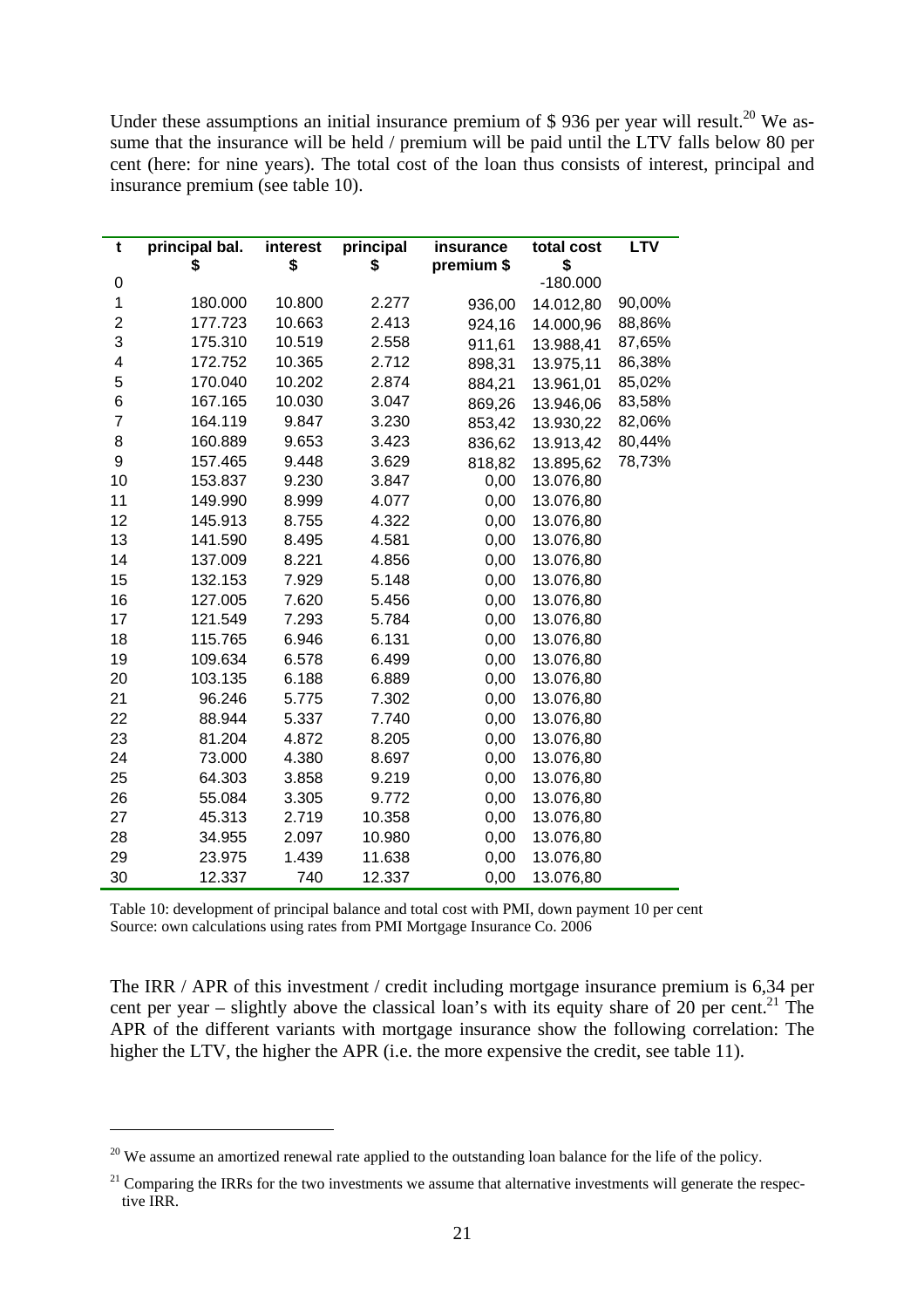| Down payment percentage | 3.5   | 7.5    | 10.0   | 12,5   |
|-------------------------|-------|--------|--------|--------|
| Initial down payment \$ | 7.000 | 15.000 | 20.000 | 25,000 |
| APR per cent            | 6.52  | 6.44   | 6.32   | 6.26   |

Table 11: APR with mortgage insurance depending on down payment Source: own calculations using rates from PMI Mortgage Insurance Co. 2006

Given that saving \$ 33.000 on down payment can mean to become a homeowner much earlier than by saving for a classical non-insured 80 per cent LTV mortgage an additional interest of little more than 50 bps seems rather modest anyway. The surcharge will however be much higher if the loan is subject to other risk increasing traits than just a LTV above 80 per cent (which is more and more frequently the case in the U.S.).

#### **3.7 The stability of the U.S. mortgage insurance system**

The modern U.S. mortgage insurance system is matured by the experience of the financial crises of the 30s and 80s. Both the industry and its regulators have proven themselves as capable of learning from mistakes.

The collapse of the whole branch in the early 30s was not only due to an unfavourable macroeconomic environment. It was also a consequence of undercapitalisation and under-regulation of the mortgage insurance industry (Canner / Passmore / Mittal 1994, p. 884 and Liu 2000, p. 38). Also experience was lacking in the field of qualitative selection of credit risks.

As a reaction the governor of the state of New York commissioned the so-called "Alger Report" to investigate the causes and effects of the mortgage market breakdown. For the private mortgage insurance sector the report recommended provisions against conflict of interest, sensible minimum capital and reserve requirements and sound regulation for appraisal, investment and accounting. The Alger report served as a blueprint for the recovery of PMI in the U.S. in the 50s (Liu 2000, p. 38).

Private mortgage insurers were henceforth subject to tight regulation taking into account the catastrophic character of the underlying risk. Modern mortgage insurance is characterised by sound regulation in the following fields:

- monoline restriction
- sensible reserve requirements
- sensible capital requirements
- provisions against conflicts of interest in relation to borrowers

The monoline restriction is of special importance since it prevents the access of other insurance branches to the reserves of mortgage insurance (Jaffee 2003, p. 4).

The business principles and regulation of modern mortgage insurance are much less on the speculative and risky side than they were in the 30s and 80s. Also the insurers are continuously working to improve their risk management and their key financial figures. The insolvency risk thus seems to be rather limited (Johnstone 2004, S. 126, see also table 12 showing the Fitch ratings for the insurers).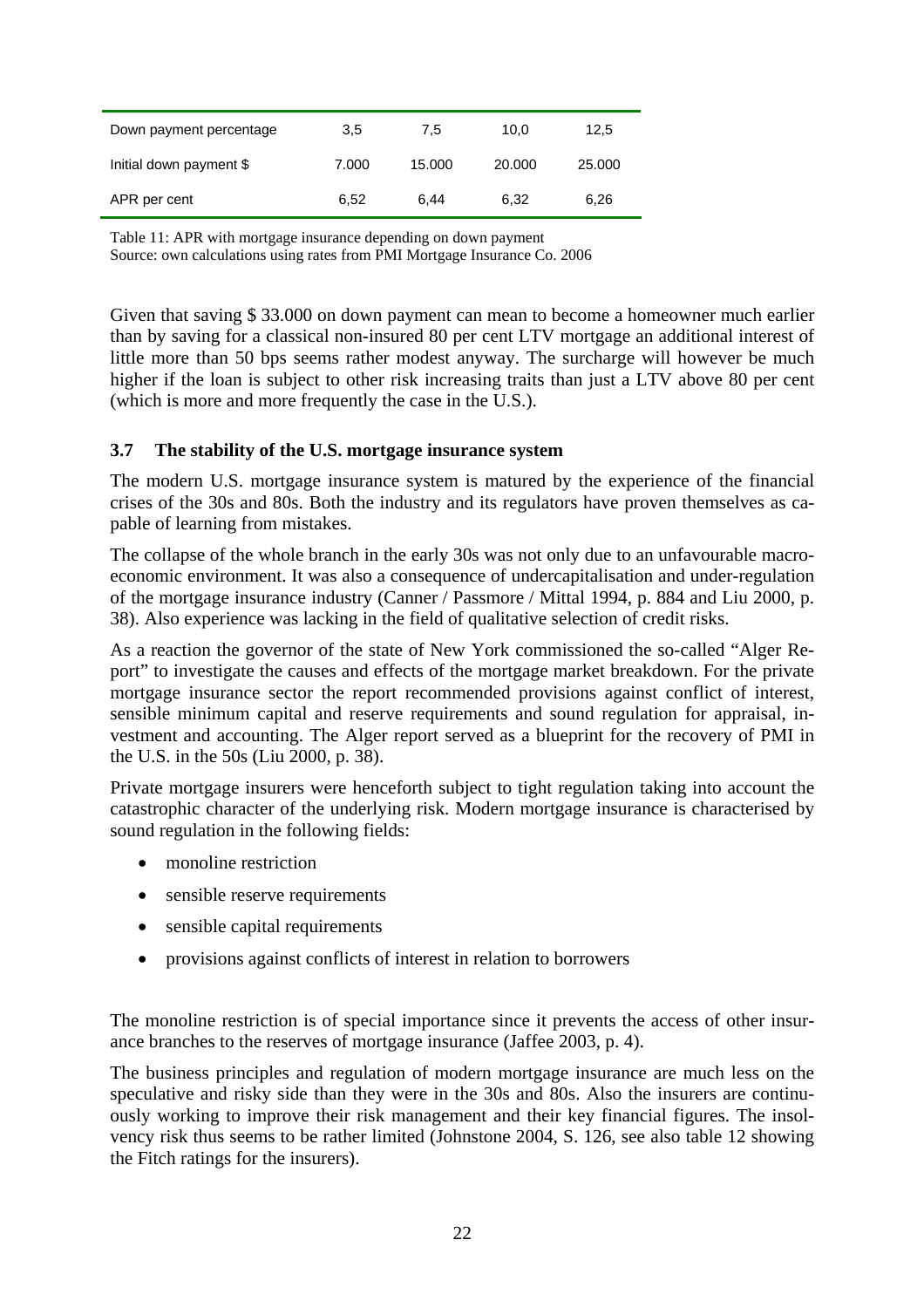| <b>Company Name</b>                                          | Rating     |
|--------------------------------------------------------------|------------|
| ACE Capital Mortgage Reinsurance Co.                         | $AA^{22}$  |
| <b>CMG Mortgage Insurance Company</b>                        | $AA^{22}$  |
| General Electric Mortgage Insurance Co.                      | $AAA^{23}$ |
| Mortgage Guaranty Insurance Corp.                            | $AA+^{22}$ |
| New York City Residential Mortgage Insur-<br>ance Corp. (NY) | $AA^{22}$  |
| PMI Mortgage Insurance Co.                                   | $AA+^{22}$ |
| Republic Mortgage Insurance Co.                              | $AA^{22}$  |
| <b>Triad Guaranty Insurance Corporation</b>                  | $AA^{22}$  |
| United Guaranty Residential Insurance Co.                    | $AAA^{23}$ |
|                                                              |            |

Table 12: Fitch ratings of U.S. mortgage insurers

Source: http://info.insure.com/ratings/fitch/index.cfm, 18.3.2007

In the last 12 years the combined share of losses and expenses in total premiums earned never exceeded 100 per cent. In the year 2005 this share was only 60,44 per cent. In fact PMI is extremely profitable in "normal" years. Due to the highly volatile loss behaviour there is however always a catastrophic risk of several loss years in a row at the horizon – the periodic litmus tests of the sector. With the underwriting and capital reserves built up in the good years as a consequence of regulation and improved risk management most of the insurers should be able to endure even a loss period lasting over several years. The contingency and underwriting reserves of the sector accounted for \$ 13,8 billion in 2005. In relation to net risk exposure (credit volume covered by insurance, normally between 20 and 30 per cent of insured credit volume) the share of capital reserves was close to 9 per cent in 2005 (MICA 2007, S. 17-19).

The core competence of mortgage insurance is risk dispersion. The default risk contained in their insurance portfolios is spread across three dimensions: geographic, temporal (i.e. reserve policy) and loan-to-value (LTV mix) distribution. Mortgage insurers offer a degree of risk dispersion and pooling of risk that even the biggest and most diversified individual mortgage lenders could not accomplish on their own.

#### **3.8 Résumé on Mortgage Guaranty Insurance**

 $\overline{a}$ 

Private mortgage insurance is an important element of a fully developed national system of real estate finance. Without PMI borrowers unable to make sensible down payment are either excluded from the access to mortgage credit or suffer from unfair lending practices. Mortgage insurers help lenders to improve their risk management. Also with PMI smaller, regionallyoriented lenders can survive in the long run.

Given the systematic risk which is due to macro-economic factors like interest and unemployment rates worldwide risk dispersion across different economic cycles would make much

 $^{22}$  Fitch AA: Very strong. Insurers are viewed as possessing very strong capacity to meet policyholder and contract obligations. Risk factors are modest, and the impact of any adverse business and economic factors is expected to be very small.

<sup>&</sup>lt;sup>23</sup> Fitch AAA: Exceptionally strong. Insurers assigned this highest rating are viewed as possessing exceptionally strong capacity to meet policyholder and contract obligations. For such companies, risk factors are minimal and the impact of any adverse business and economic factors is expected to be extremely small.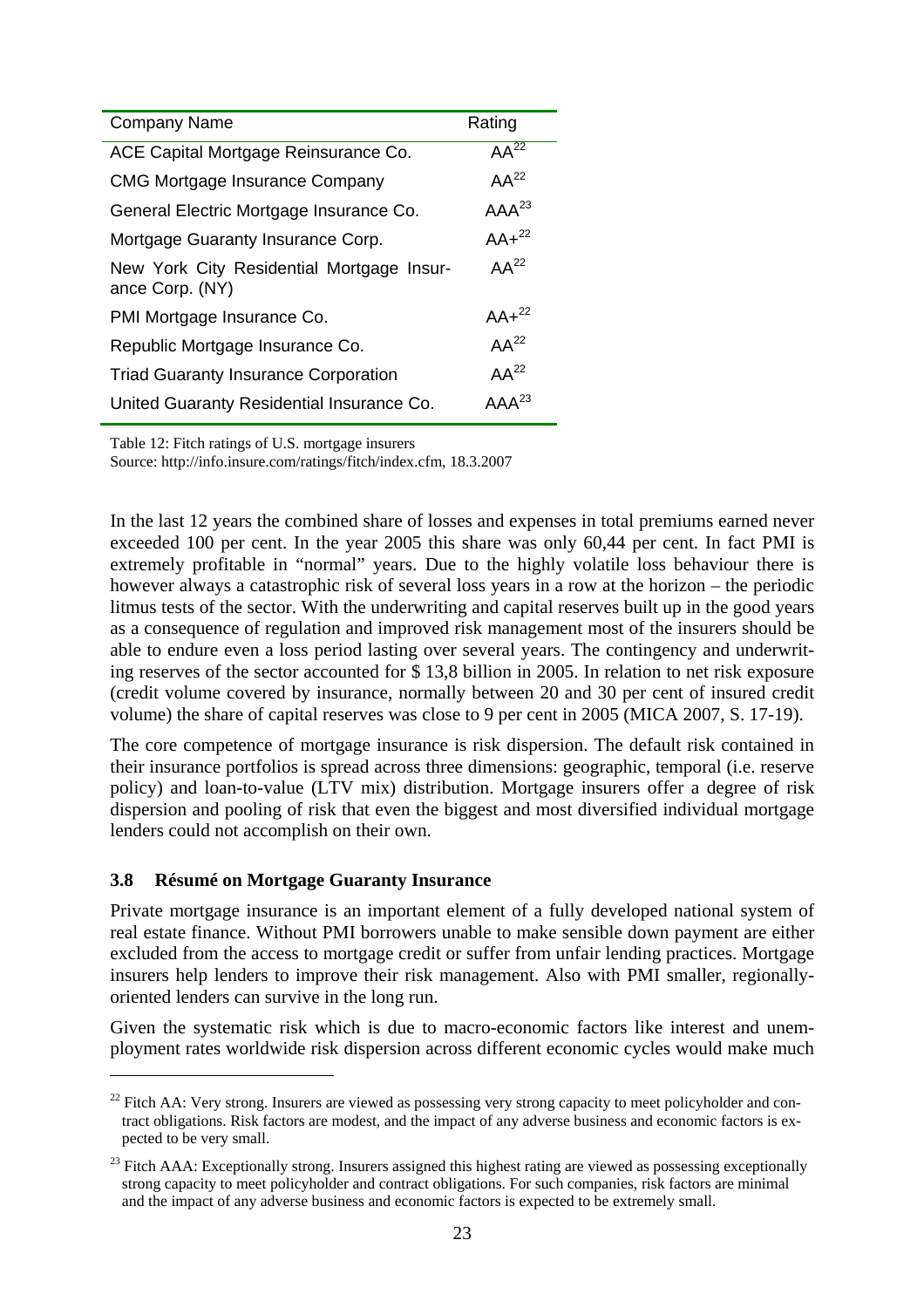sense. The more countries are covered by mortgage insurance, the better the international risk dispersion will work – despite the currency risks incurred with worldwide mortgage insurance. If necessary regulations need to be redesigned in order to enable worldwide risk dispersion. The development of corresponding reinsurance capacities could further enhance the global dispersion of default risks.

Mortgage insurance however needs sound regulation – not only in its own field. National bank supervisors should relax equity requirements for insured mortgage loans only if the insurers are subject to sound regulation (the U.S. regulatory regime serving as a model).

From a housing policy perspective the idea of private mortgage insurance is convincing because of its potential to shorten the savings phase before homeownership. It could bring young families into their first own home many years earlier. A wide substitutive competition with the German Bausparsystem cannot be denied here. Mortgage insurance allows for higher LTV lending and can be regarded as a substitute for equity capital. Mortgage insurance surely has the potential to raise the homeownership rate in countries like Germany dramatically by considerably reducing the average entry age of homeownership.

# **4 Alternative instruments of mortgage credit risk management**

While the methods of credit rationing used in Germany seem suitable to avoid sensible losses for the mortgage financers they exclude them from the profit and revenue potential of potential homeowners with low equity. Also they exclude young families and other low equity households from founding a home of their own.

Other non-rationing alternatives to PMI are available, i.e.:

- piggyback loans
- securitisation of risky credits
- Mortgage Payment Protection Insurance
- Public Mortgage Insurance

#### **4.1 Piggyback loans**

 $\overline{a}$ 

Piggyback financing consists of two loans. The first is for 80 per cent of the purchase price. The second "piggyback" loan is needed for the rest of the purchase price, minus the down payment. An 80-10-10 mortgage has a 10 per cent down payment and a 10 per cent piggyback loan; an 80-15-5 has a 5 per cent down payment and a 15 per cent piggyback loan; and an 80- 20 doesn't have a down payment at all. The piggyback loan will always have a substantially higher rate than the primary mortgage.

Compared with PMI the piggyback loan repayments had the advantage of tax deductibility until lately. With the deductibility of PMI premiums this particular competitive advantage has disappeared.24 If mortgage interest is deductible mortgage insurance premium should be deductible, too. Otherwise it would be a clear case of unfair competition. And that goes for any country where homeowners' mortgage interest payments are deductible.

Variant 6 from above is an 80-10-10 finance without PMI. The 80-10-10 finance structure is made up of the following two mortgages:

 $24$  Possibly taking out PMI does have lower transaction costs than taking a second loan.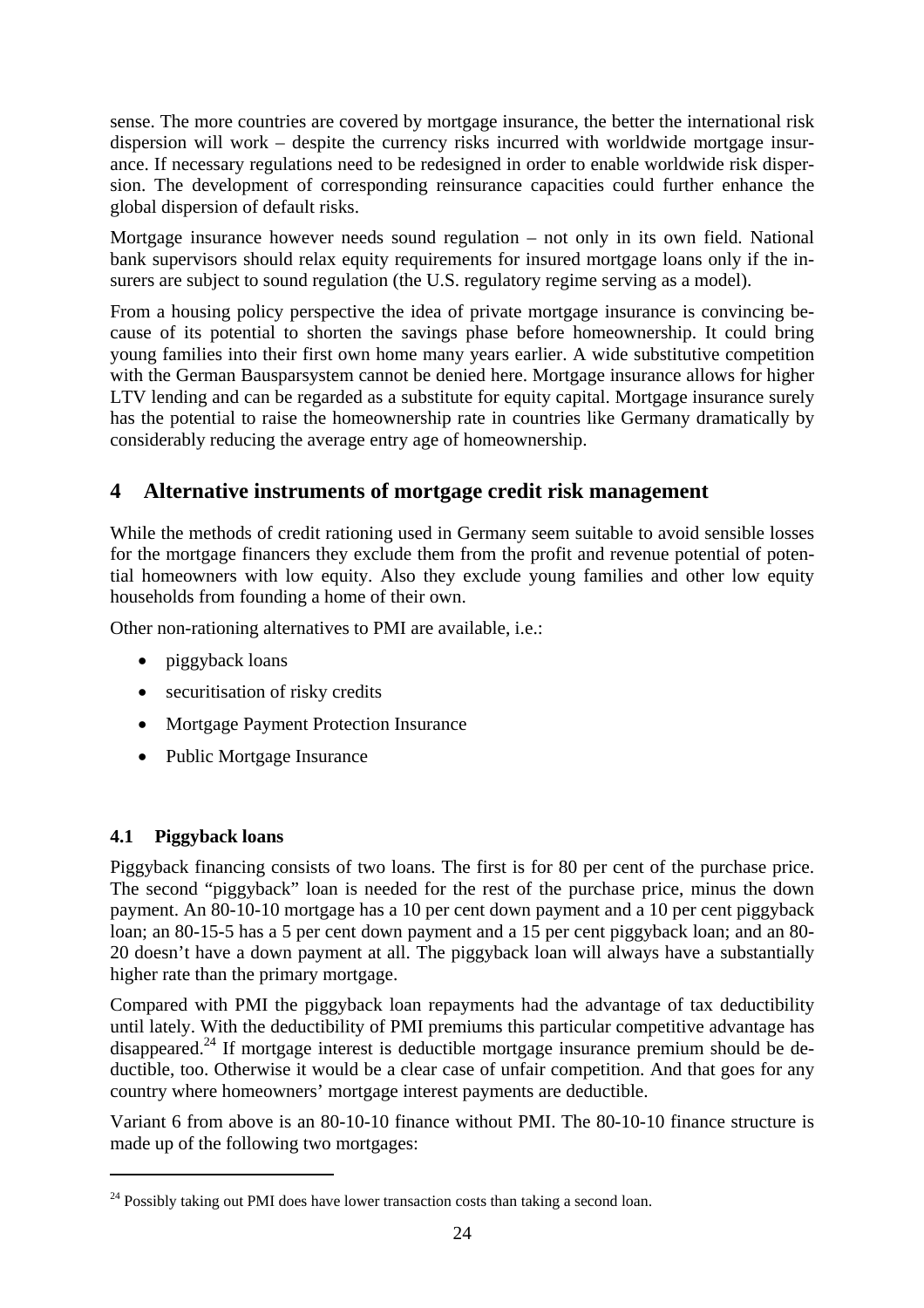| Mortgage I                           |         |
|--------------------------------------|---------|
| initial prop. value \$               | 200.000 |
| initial equity plus sec. mortgage \$ | 40.000  |
| initial loan \$                      | 160.000 |
| interest rate per cent               | 6.0     |
| initial principal per cent           | 1.26    |
| annuity \$                           | 11.624  |

| Mortgage II            |        |
|------------------------|--------|
| initial loan \$        | 20.000 |
| interest rate per cent | 8.9    |
| initial principal per  | 0.75   |
| cent                   |        |
| annuity \$             | 1.929  |

j,

We assume an interest rate for the primary mortgage at the same level as for the insured mortgages in the other cases. The interest rate for the second mortgage rate is the critical interest rate resulting in an APR for the whole package equal to a 90 per cent LTV insured mortgage (i.e. 6,34 per cent) Under these assumptions the principal balances and the total cost of the two loans will develop as shown in table 13.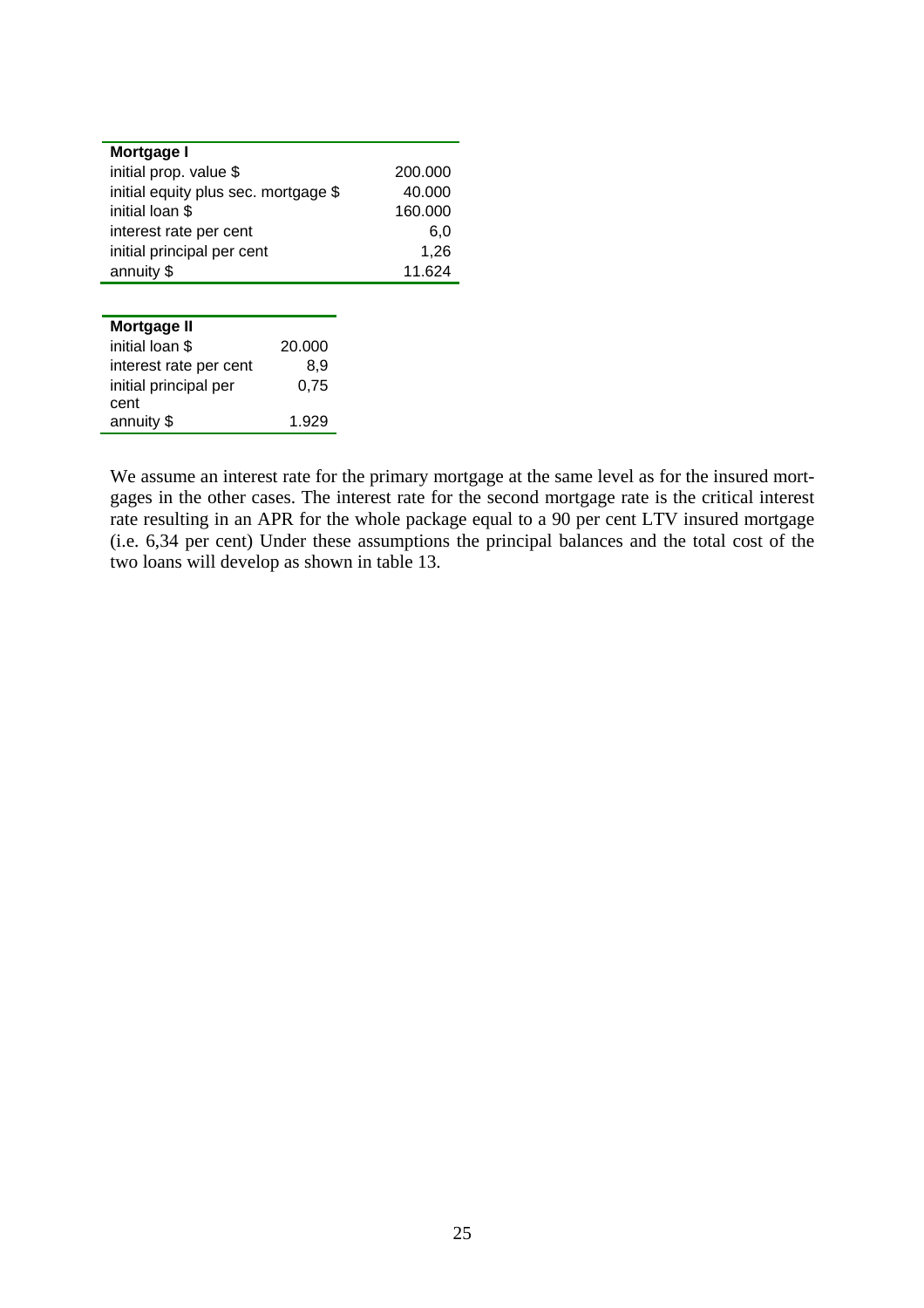|                | Mortgage I     |          |           | <b>Mortgage II</b> |          |           |            |
|----------------|----------------|----------|-----------|--------------------|----------|-----------|------------|
| t              | principal bal. | interest | principal | principal bal.     | interest | principal | total cost |
|                | \$             | \$       | \$        | \$                 | \$       | \$        |            |
| 0              |                |          |           |                    |          |           | $-180.000$ |
| 1              | 160.000        | 9.600    | 2.024     | 20.000             | 1.780    | 149       | 13.553     |
| $\overline{2}$ | 157.976        | 9.479    | 2.145     | 19.851             | 1.767    | 163       | 13.553     |
| 3              | 155.831        | 9.350    | 2.274     | 19.688             | 1.752    | 177       | 13.553     |
| 4              | 153.557        | 9.213    | 2.410     | 19.510             | 1.736    | 193       | 13.553     |
| 5              | 151.147        | 9.069    | 2.555     | 19.317             | 1.719    | 210       | 13.553     |
| 6              | 148.592        | 8.915    | 2.708     | 19.107             | 1.701    | 229       | 13.553     |
| $\overline{7}$ | 145.883        | 8.753    | 2.871     | 18.878             | 1.680    | 249       | 13.553     |
| 8              | 143.012        | 8.581    | 3.043     | 18.629             | 1.658    | 272       | 13.553     |
| 9              | 139.969        | 8.398    | 3.226     | 18.357             | 1.634    | 296       | 13.553     |
| 10             | 136.744        | 8.205    | 3.419     | 18.062             | 1.607    | 322       | 13.553     |
| 11             | 133.324        | 7.999    | 3.624     | 17.740             | 1.579    | 351       | 13.553     |
| 12             | 129.700        | 7.782    | 3.842     | 17.389             | 1.548    | 382       | 13.553     |
| 13             | 125.858        | 7.551    | 4.072     | 17.007             | 1.514    | 416       | 13.553     |
| 14             | 121.786        | 7.307    | 4.317     | 16.591             | 1.477    | 453       | 13.553     |
| 15             | 117.469        | 7.048    | 4.576     | 16.138             | 1.436    | 493       | 13.553     |
| 16             | 112.894        | 6.774    | 4.850     | 15.645             | 1.392    | 537       | 13.553     |
| 17             | 108.043        | 6.483    | 5.141     | 15.108             | 1.345    | 585       | 13.553     |
| 18             | 102.902        | 6.174    | 5.450     | 14.523             | 1.293    | 637       | 13.553     |
| 19             | 97.452         | 5.847    | 5.777     | 13.886             | 1.236    | 694       | 13.553     |
| 20             | 91.676         | 5.501    | 6.123     | 13.193             | 1.174    | 755       | 13.553     |
| 21             | 85.552         | 5.133    | 6.491     | 12.437             | 1.107    | 823       | 13.553     |
| 22             | 79.062         | 4.744    | 6.880     | 11.615             | 1.034    | 896       | 13.553     |
| 23             | 72.182         | 4.331    | 7.293     | 10.719             | 954      | 975       | 13.553     |
| 24             | 64.889         | 3.893    | 7.731     | 9.744              | 867      | 1.062     | 13.553     |
| 25             | 57.158         | 3.429    | 8.194     | 8.681              | 773      | 1.157     | 13.553     |
| 26             | 48.964         | 2.938    | 8.686     | 7.525              | 670      | 1.260     | 13.553     |
| 27             | 40.278         | 2.417    | 9.207     | 6.265              | 558      | 1.372     | 13.553     |
| 28             | 31.071         | 1.864    | 9.760     | 4.893              | 435      | 1.494     | 13.553     |
| 29             | 21.311         | 1.279    | 10.345    | 3.399              | 302      | 1.627     | 13.553     |
| 30             | 10.966         | 658      | 10.966    | 1.772              | 158      | 1.772     | 13.553     |

Table 13: Development of principal balance and total cost for the 80-10-10 loan Source: own calculations

Now the critical interest for the second mortgage is 8,9 per cent. If the interest rate offered is higher taking mortgage insurance is the better deal (disregarding potential differences in transaction costs). Market rates for piggybacks are difficult to research, but for borrowers with good credit they seem to range between 8,0 and 8,5 per cent at the moment. If competition works smoothly the APRs for comparable credit packages with and without PMI should converge.

If piggyback financing is a good thing for the stability of the financial system is an open question. While there is no reason identifiable why piggyback financing should have a negative effect on the default risk (in comparison to a matchable insured loan), the piggyback lenders might be more vulnerable to the catastrophic risk associated with high LTV lending than the mortgage insurers. If that were true, piggyback lending would be a danger for the continuous provision of mortgage credit. In comparison to a mortgage insurer the loss risk of a piggyback lender depends on: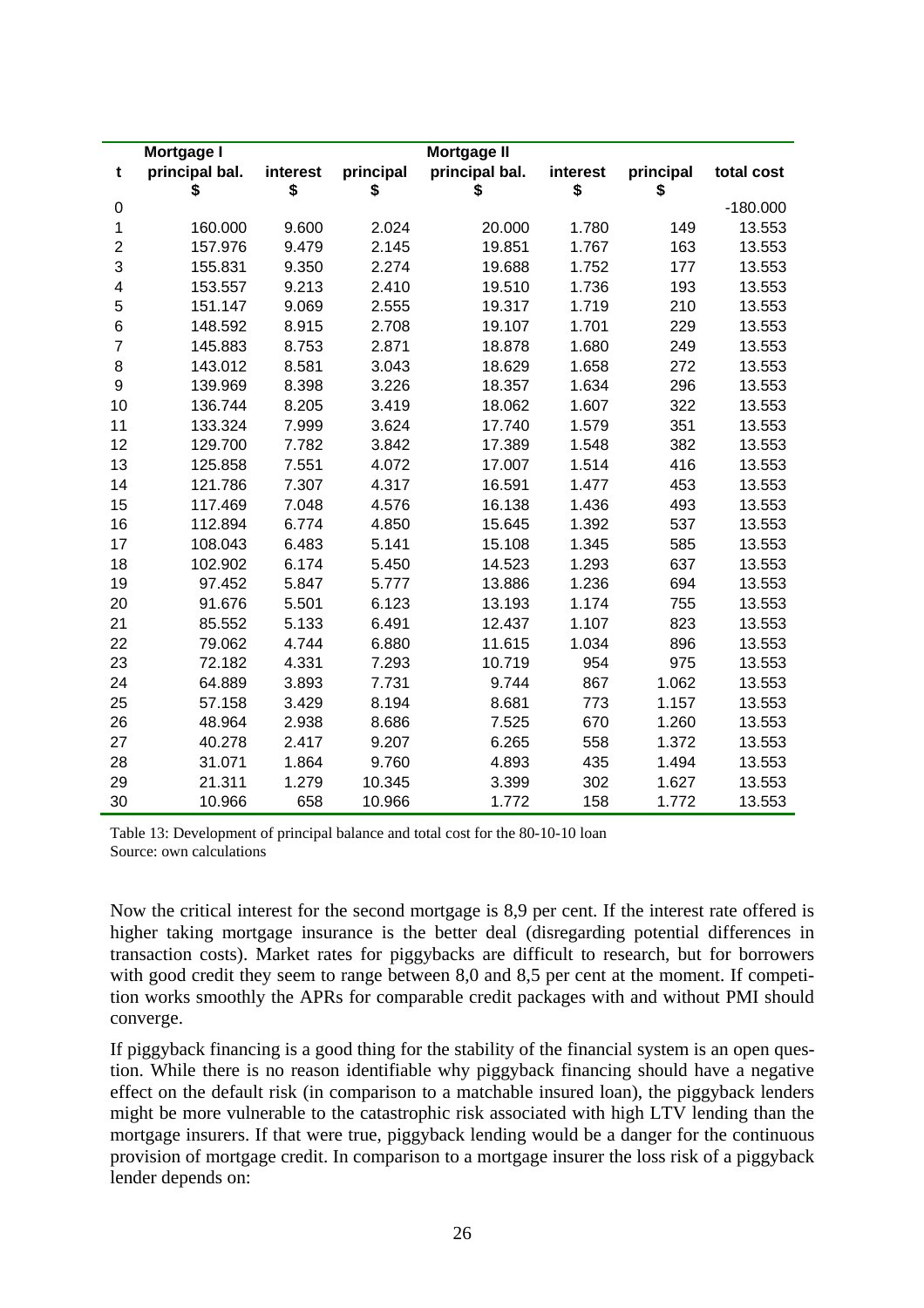- capital and reserve requirements in mortgage banking as opposed to mortgage insuring
- line separation / specialist bank principle versus universal bank / insurance principle
- risk management abilities of the lender / insurer

As we said before the U.S. mortgage insurers are heavily regulated and should be able to withstand even a period of several years with heavy losses. Because of monoline regulation they resemble more to a specialist mortgage bank than to a universal bank. The basic question is thus if specialising in high LTV mortgage lending or insurance is less or more risky than mixing such kind of mortgage credit resp. mortgage credit insurance with all kinds of other bank businesses including businesses outside mortgage lending. Another matter of interest is the credit / insured risk portfolio structure. A bank specialised in high LTV lending with an extreme geographical risk dispersion of its mortgage credits (requiring extensive partnerships with primary lenders) would basically be in the same business the mortgage insurers are in. Do such banks exist at all?

All in all as long as banks keep the credits in their books we don't have a clear-cut case of regulatory arbitrage here (piggyback lenders circumventing insurance regulation by offering substitutive less regulated banking products). Further investigation on the matter is needed anyway.

#### **4.2 Securitisation**

 $\overline{a}$ 

It might however be regarded as a case of regulatory arbitrage if banks engaged in the high LTV loan business securitise these loans. The special purpose vehicles holding these credit bundles are less densely regulated than universal banks, mortgage banks or mortgage insurers. On the other hand the loan bundles transferred to SPVs usually have credit enhancements (including secondary mortgage insurance) in order to get a reasonable rating. Acting as agents of the investors the rating agencies exert a kind of substitutive supervision on MBS transactions. Are capital markets or mortgage insurers the better risk managers? What if a high LTV loan crisis follows the sub-prime crisis? Investors might overreact and as a consequence interest rates could overshoot in this market segment. The question if primary and secondary interest rates for high LTV loans are more volatile than mortgage insurance premiums needs further empirical investigation.

## **4.3 Mortgage Payment Protection Insurance**

Mortgage Payment Protection Insurance ("MPPI") is a mortgage insurance product that can protect both the borrower and the lender after a mortgage transaction is made, by guaranteeing the regular payments that ensure repayment.<sup>25</sup> In contrast to U.S. style PMI it pays out to the borrower. In an environment where populations are under-saved MPPI is an important safety net for mortgage borrowers, especially in times of need when the consumer suffers from illness or involuntary unemployment.

MPPI covers a range of default relevant risks, i.e. accident, sickness and unemployment. Usually all three risks are insured, but it is possible to insure against a subset, particularly where other insurance is already in place (Whitehead / Holmans 1999, p. 3).

MPPI has been available in the UK since the late 1970s. The insurance covers a mortgager's monthly mortgage repayments (interest payments and amortisation) if he or she is *unable to* 

 $25$  This section draws on information provided by Michelle Gabay from Genworth Financial London.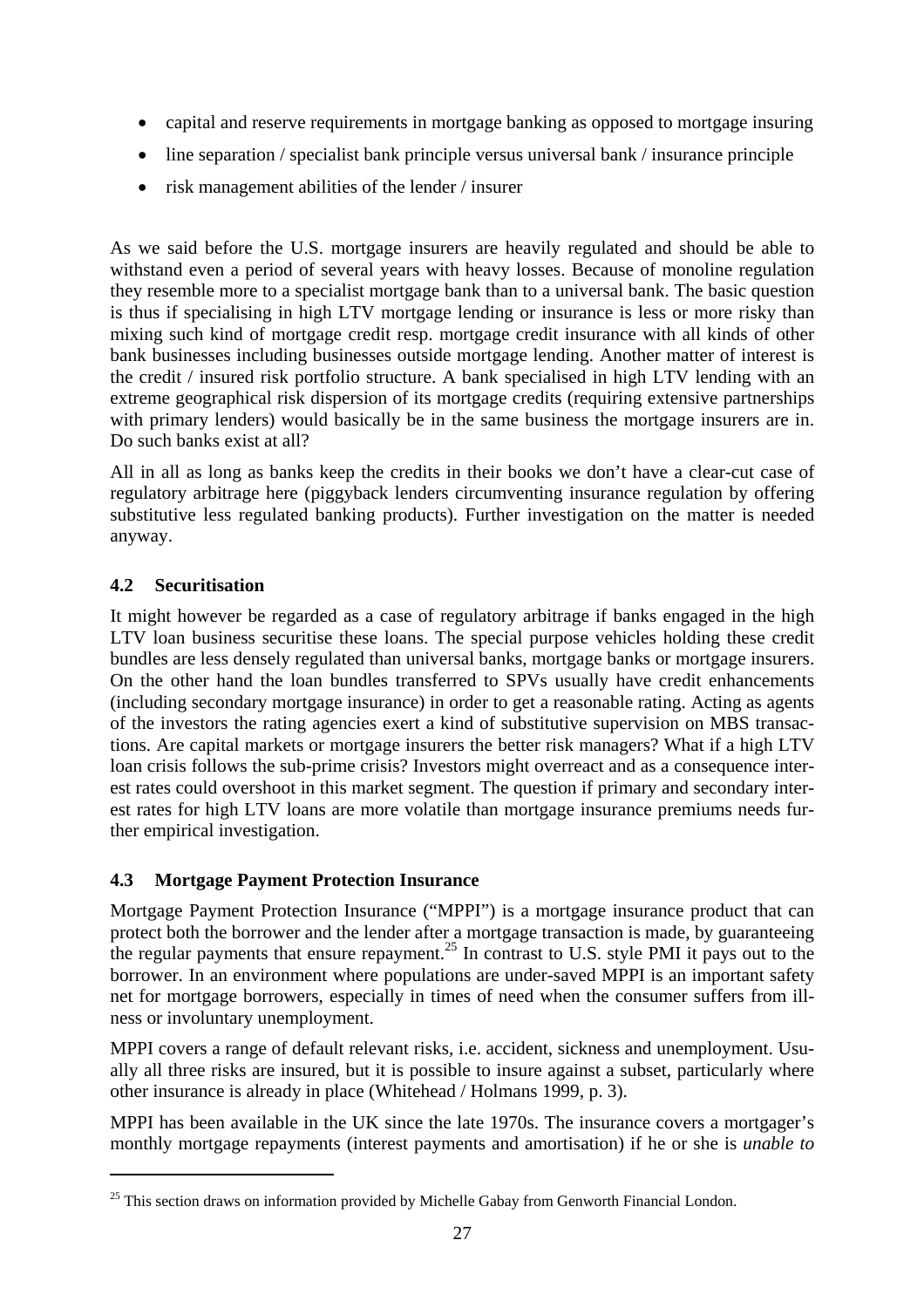*work* because of unemployment, accident, or sickness. MPPI payouts are independent of a household's financial resources (Song 2005, p. 6).

MPPI shouldn't be mixed up with Income Protection Insurance (IP), a kind of occupational disability insurance with indefinite term (see table 14).

|                                        | <b>Mortgage Payment Protection</b>                                                                                                                                                                                                                                                            | <b>Income Protection</b>                                                                  |
|----------------------------------------|-----------------------------------------------------------------------------------------------------------------------------------------------------------------------------------------------------------------------------------------------------------------------------------------------|-------------------------------------------------------------------------------------------|
| <b>Max Cover</b>                       | Mortgage repayments & related expenditure only.                                                                                                                                                                                                                                               | Normally 60% of gross<br>earnings.                                                        |
| <b>Max Payout</b>                      | 12 or 24 months depending on provider.                                                                                                                                                                                                                                                        | Indefinite cover until<br>you return to work,<br>reach chosen retire-<br>ment age or die. |
| <b>Tax Treatment</b>                   | Benefit paid tax free.                                                                                                                                                                                                                                                                        | Benefit paid tax free.                                                                    |
| <b>Waiting Peri-</b><br>od             | 30 or 60 days depending on provider.                                                                                                                                                                                                                                                          | You choose from 1, 2,<br>3, 6, 12 or 24 months.                                           |
| Definition of<br><b>Disability</b>     | Inability to perform any occupation.                                                                                                                                                                                                                                                          | Inability to perform own<br>occupation.                                                   |
| What is cov-<br>ered as stan-<br>dard  | Disability as a result of accident or sickness in-<br>cluding unemployment option.                                                                                                                                                                                                            | Disability as a result of<br>any accident or illness,<br>no unemployment op-<br>tion.     |
| What is not<br>covered as<br>standard. | Pre-existing medical conditions, pregnancy, back<br>& stress conditions, involuntary unemployment,<br>seasonal & contract work, dismissal as a result of<br>misconduct, fraud etc (see provider literature for<br>full details which we will send you in the post if<br>you request a quote). | Unemployment                                                                              |
| <b>Application</b><br>process          | Short application, no medical details required.                                                                                                                                                                                                                                               | Detailed application,<br>full medical and occu-<br>pation details will be<br>required.    |
| <b>Summary</b>                         | Short term 'one size fits all' cover with restric-<br>tions, very quick & easy to arrange.                                                                                                                                                                                                    | Long-term cover with<br>few restrictions, no<br>unemployment option.                      |

Table 14: Comparison table MPPI / IP Source: Torquil Clark Life Insurance

Eligibility requires the borrower to fall between age specific categories of normally between 18 and 65, be resident in the country which they purchase the insurance, be working full time and not aware of pending unemployment or illness which may preclude them from work. Policies vary from member state to member state of the EU and allow for certain flexibilities, but generally speaking there are certain standard exclusions. As with all insurance policies there are exclusions for each section of cover which are set out within terms and conditions of the policy document.

Sophisticated markets such as the United Kingdom have extended standard policies to cater for carers, self-employed and temporary workers, fixed-term contractors, providing diverse and flexible covers.

MPPI can be purchased alongside the primary mortgage through the lender, or independently. Typically the period of cover remains in force until the borrower dies, reaches 65 years of age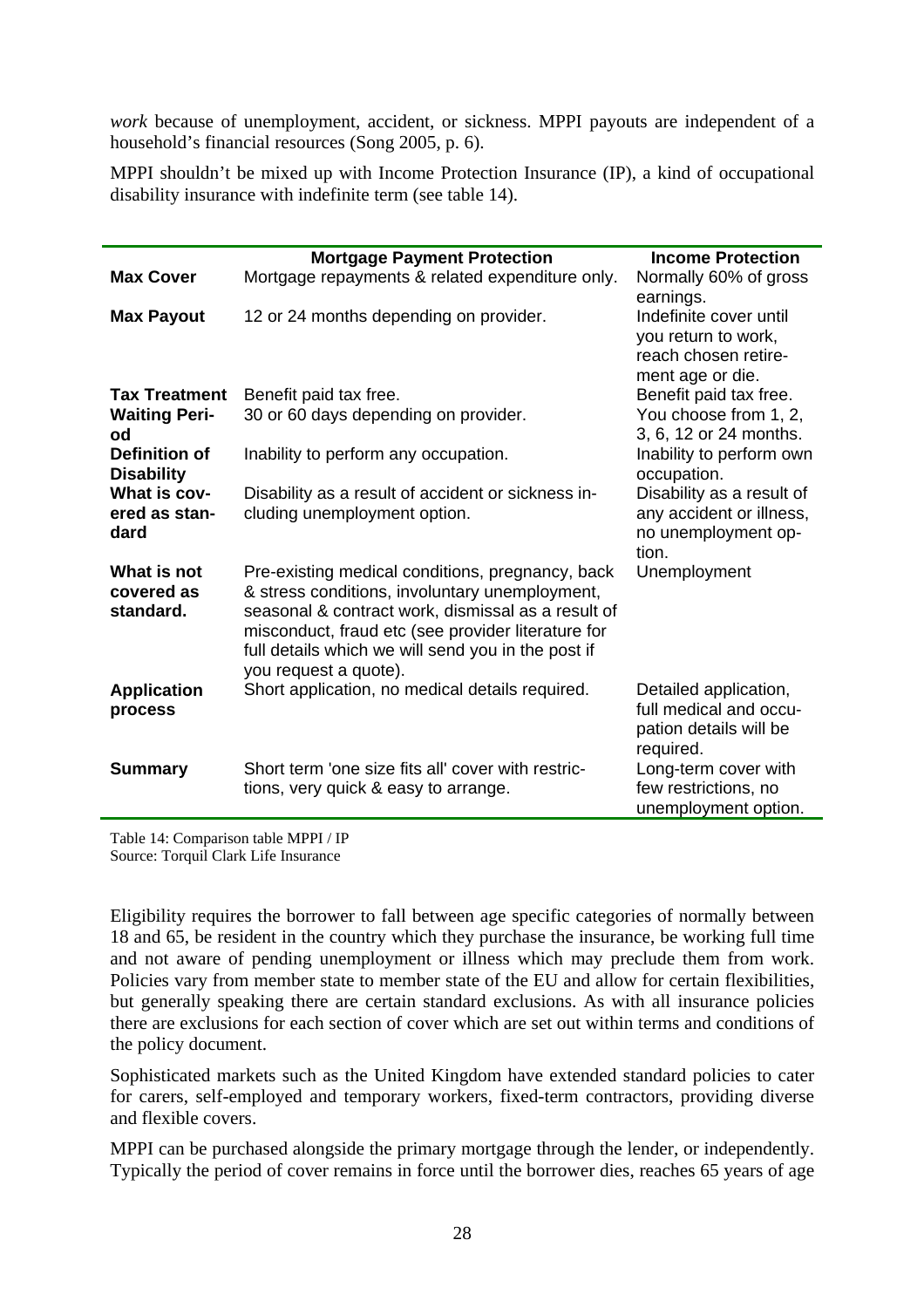(or the limit specified), the mortgage ends or the borrower fails to make a number of monthly premium amounts (normally three).

MPPI commences, usually direct to the lender during the first month. However there are some exclusions or wait periods within some policies for covers such as unemployment (usually 30 or 60 days). The maximum benefit period is restricted to 12 months by most providers (in some cases the term is 18 or 24 months).

| Company                                | Contract                                 | 30 day, cost per £100 | 30 day, cost per £500 | 30 day, cost per £1000 | 30 day, cost per £1500 |
|----------------------------------------|------------------------------------------|-----------------------|-----------------------|------------------------|------------------------|
| Axa                                    | Accident Sickness and Unemployment Cover | 5.88                  | 29.40                 | 58.80                  | 88.20                  |
| <b>Bright Grey</b>                     | Income Cover For Sickness                | <b>N/A</b>            | <b>N/A</b>            | <b>HIA</b>             | <b>N/A</b>             |
| British Insurance                      | Mortgage Protection                      | 2.95                  | 1475                  | 29.50                  | 44.25                  |
| Centrepoint Insurance Services Limited | Total ASU Comprehensive 12 Months Cover  | 4.45                  | 22.26                 | 44.52                  | 66.78                  |
| Centrepoint Insurance Services Limited | Total ASU Comprehensive 18 Months Cover  | 5.20                  | 25.99                 | 51.98                  | 77.96                  |
| Centrepoint Insurance Services Limited | Total ASU Ree & Easy 12 Months Cover     | 5.78                  | 28.08                 | 57.75                  | 86.63                  |
| HSBC LIfe (UK) LId                     | Mortgage Repayment Protector             | 5.94                  | 29.70                 | 59.40                  | 89.10                  |
| Jackson Lee Underwriting               | Loan Star Credit/Mortgage Protector      | <b>NA</b>             | <b>N/A</b>            | <b>HIA</b>             | <b>N/A</b>             |
| Legal & General                        | Mortgage Payment Protection Insurance    | 4.45                  | 22.25                 | 44.50                  | 66.75                  |
| Milennium Insurance                    | Millennium Multi-Guardian                | 6.41                  | 28.69                 | 56.54                  | 8439                   |
| Milennium Insurance                    | <b>Payment Protection</b>                | <b>N/A</b>            | 2459                  | 48.34                  | 72.09                  |
| Universal Provident                    | Mortgage Care                            | 3.95                  | 19.75                 | 39.50                  | 59.25                  |
| Yorkshire Building Society - NC        | Mortgage Payment Insurance               | 5.19                  | 25.95                 | 51.90                  | 77.85                  |

Table 15: ASU premium 30 days

Source: Synaptic www.synaptic.co.uk (All data correct as at 11/09/2006)

In the United Kingdom, around 25 per cent of existing mortgages and over 35 per cent of new mortgages have MPPI to protect the mortgage repayments. In 1997 the UK industry and government pioneered an initiative to achieve 55 per cent take-up of Mortgage Payment Protection Insurance by 2004. This initiative is managed by a Partnership Steering Group ("PSG") which is comprised of trade associations and government departments, with the objective:

 "to enhance the ability of home-owners, particularly those in high risk groups, to sustain their tenure of choice over the economic cycle by creating a capacity to maintain their mortgage payments regardless of their personal circumstances, i.e. through insurance and savings."

The original target of 55 per cent take up was not met and in 2004 the objectives were realigned. Take-up rates seem to have fallen in recent years (Cockburn 2006, p.33).

There are important differences between MPPI and PMI:

- PMI pays out to the lender whereas MPPI protects the borrower.
- PMI provides all-risk coverage. Default-related losses of the lender are insured absolutely independent of the reasons for defaulting. MPPI on the other hand covers the risk of a temporary loss of earned income with respect to mortgage repayments.
- MPPI provides preventive coverage. It helps to avoid defaults by replacing missing income. At PMI the insured event is the mortgagor's default. We should not however overlook the fact that mortgage guaranty insurers also have an interest to avoid insured credits from defaulting (e.g. by counselling the mortgagor).
- MPPI is subject to moral hazard whereas the moral hazard problem is non-existent at PMI because it pays out to the borrower. Regarding the coverage range (omitting important causes of default) and the types of risks insured by MPPI the moral hazard risk should be limited however (Whitehead / Holmans 1999, p. 9). Taking MPPI of this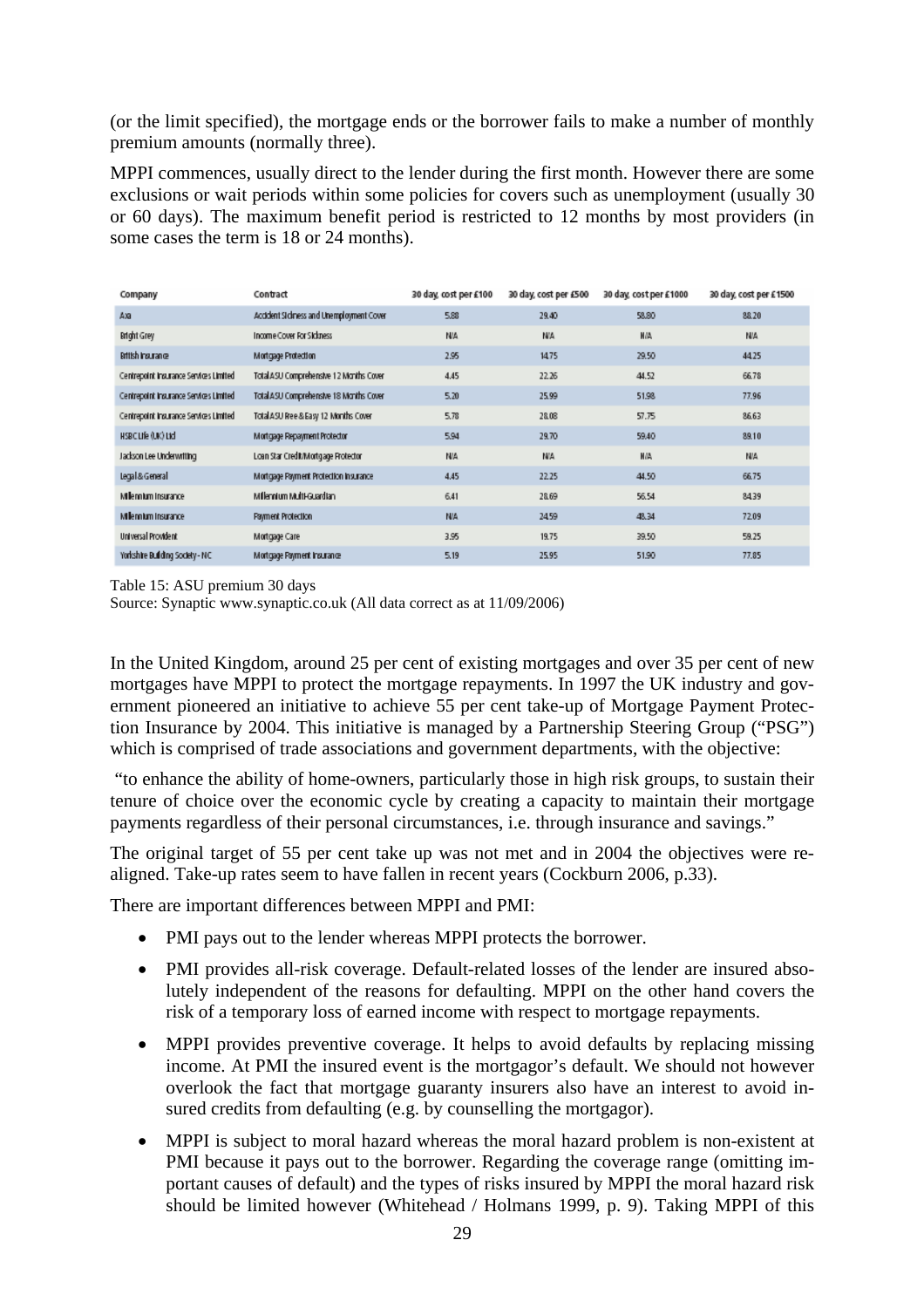type will probably not have the effect of a general relaxation of budget discipline. Also households will usually not incur bigger financial risks when equipped with MPPI.

All in all MPPI and PMI do not directly compete. In a way they are complementary products. If MPPI decreases the probability of default, then PMI rates could be lowered for applicants having MPPI.

### **4.4 Public Mortgage Insurance**

Public mortgage insurance might be suitable to ensure equal access to mortgage credit independent of regional or societal rationing criteria. On the other hand a public insurance system is always in danger to be pawn in the hands of the powerful political interests. Considerations of political opportunity might lead to demands for lower underwriting standards or less riskadequate premium differentiation. Because of its cyclical profile public mortgage insurance is also a budget risk not to be underestimated, especially when politicians have influence on underwriting standards and premium design. There is a danger that public mortgage insurance grows into the role of a lender of last resort distorting the risk calculus of lenders. Furthermore public mortgage insurance might distort competition with private insurers. It needs to have a clear mission and target group. It is doubtful if mortgage insurance is a public good at all. On the other hand historical experience tells us that sometimes a public insurer is needed as avant-garde for the development of this line of insurance.

# **5 Conclusion and policy implications**

For the design of an optimal default risk management approach the best suited risk management instrument needs to be assigned to each potential reason for defaulting. The most important default risks seem to be:

- unemployment
- mismanagement of personal finance / tax situation
- lack of reserves, esp. for home repair / improvement
- occupational disability
- death
- rising interest rates
- falling house prices

A proposal for the assignment of risks and risk managements instrument is presented in table 16.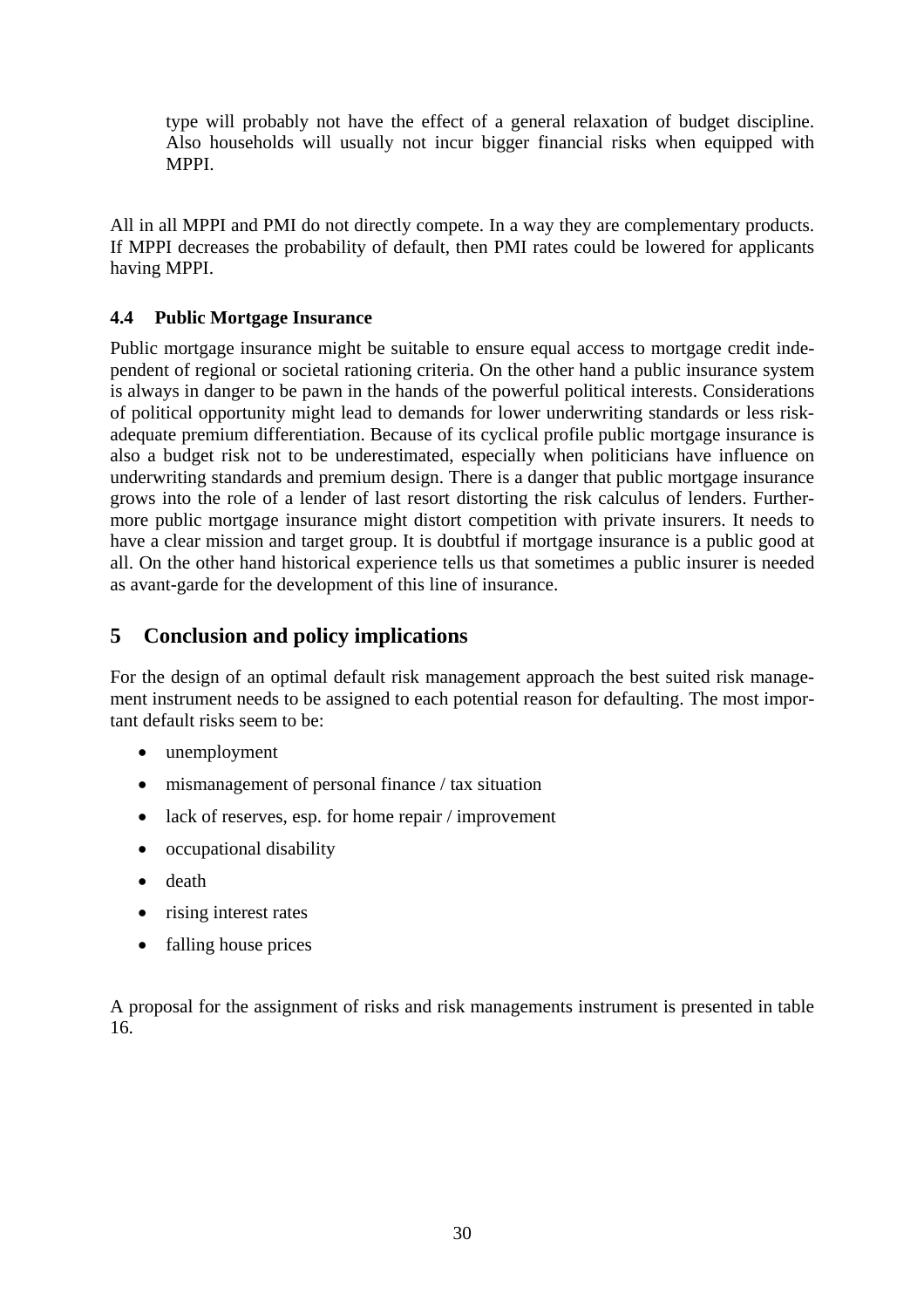| <b>Risk</b>                                                            | Moral hazard | Instrument                                                                                                                                                        |
|------------------------------------------------------------------------|--------------|-------------------------------------------------------------------------------------------------------------------------------------------------------------------|
| unemployment                                                           | <b>ves</b>   | transitional private insurance (single risk<br>coverage or MPPI) on top of social insur-<br>ance and housing allowances unemploy-<br>ment benefits for homeowners |
| mismanagement of personal<br>finance / tax situation                   | <b>ves</b>   | counselling                                                                                                                                                       |
| lack of reserves, esp. for<br>home repair / improvement                | yes          | counselling, moral suasion, subsidies for<br><b>Bausparen</b>                                                                                                     |
| accident / sickness not re-<br>sulting in occupational dis-<br>ability | minimal      | transitional private insurance (MPPI) on<br>top of social insurance                                                                                               |
| occupational disability                                                | minimal      | permanent private insurance (IP) on top of<br>social insurance                                                                                                    |
| death                                                                  | minimal      | adequate risk life insurance                                                                                                                                      |
| rising interest rates                                                  | yes          | adequate interest rate risk management:<br>FRM with different term structure, ARM<br>with caps, public insurance                                                  |
| falling house prices                                                   | minimal      | foreclosure regulation, lending regulation,<br>real estate derivatives                                                                                            |

Table 16: assignment of risks and risk managements instrument

The assignment proposal beholds the following insights:

- There is an important role for the state in risk management: social insurance design, counselling, subsidies for Bausparen, foreclosure and lending regulation
- The individual default risk is still important.
- 100 per cent security is not attainable.
- Some risks require an instrumental mix.

The role of private mortgage insurance is to be a safety net for the lenders. The premium structure for this insurance should take into account as many aspects of personal risk management as possible, e.g. insurance coverage, assets like the Bausparvertrag, use of derivatives. Effective default risk management requires

- an intelligent mix of risk management instruments,
- state intervention and subsidization where necessary, and last but not least
- responsible and informed financial behaviour,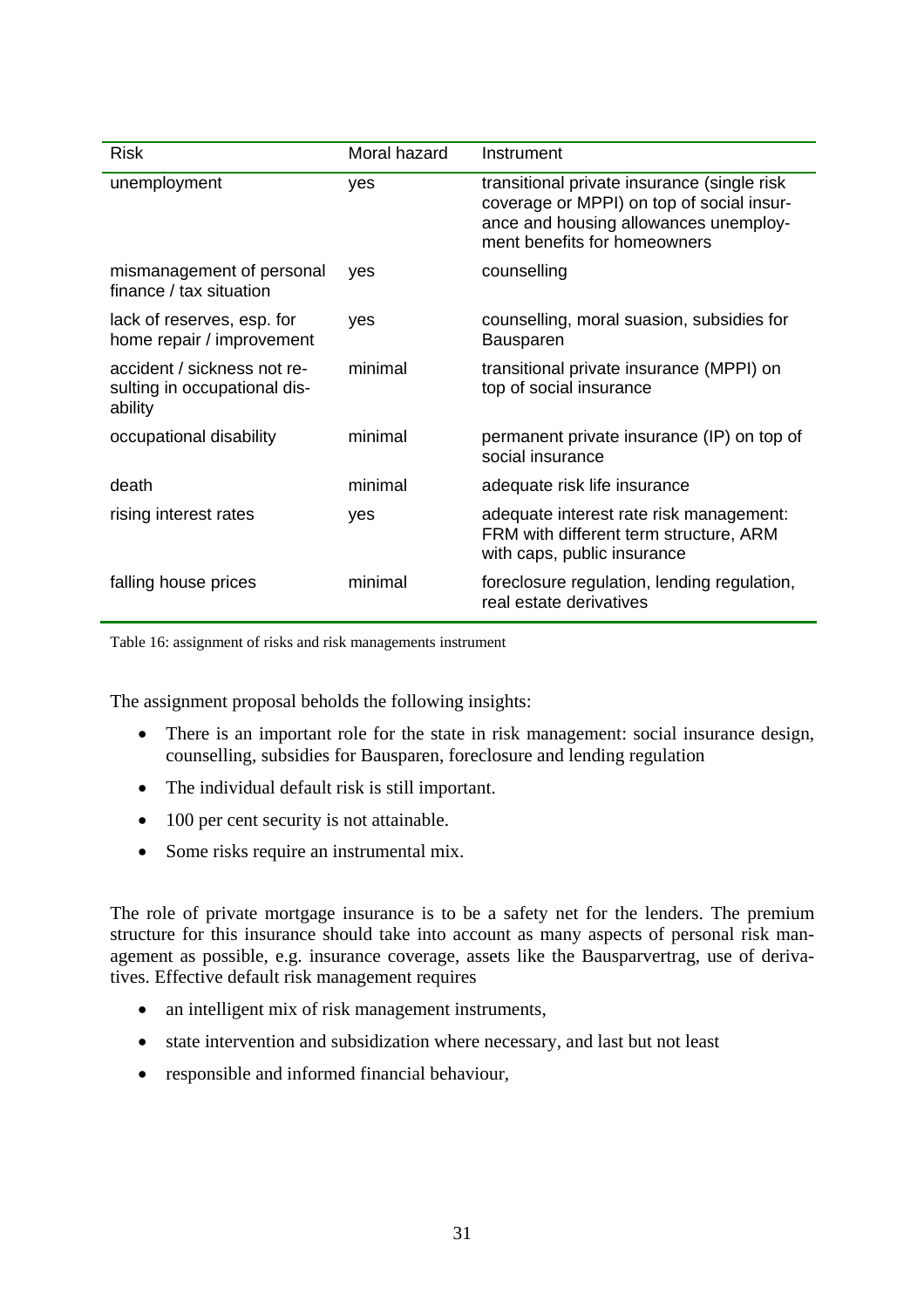## **6 References**

Blood, R.: Prospective role of mortgage insurance in support of housing finance in Poland, Report to USAID, Urban Institute 1998.

Internet access: http://www.polandhousingfinance.org/

Brueggeman / Fisher: Real estate finance & investments, pp. 166-172.

Canner, G. / Passmore, W. / Mittal, M.: Private Mortgage Insurance, in: Federal Reserve Bulletin, October 1994, pp. 883-899.

Chen, K.: The Role of Mortgage Insurance in Risk Management, in: International Journal of Real Estate Finance, Volume 1, No. 2.

Cockburn, B. (2006): Safe as houses, Survey: MPPI, in: Cover October 2006, pp. 33-36.

David, P.: Mortgage insurance: What is the right model?, Presentation at the 25<sup>th</sup> IUHF World Congress, Bruxelles, June 2004.

Dennis, B. / Kuo, C. / Yang, T. (1997): Rationales of mortgage insurance premium structures, in Journal of Real Estate Research, vol. 14, no. 3, 1997.

Evans, B. (2005): PMI Risk Index Names MSAs Most Likely To Depreciate In Housing Prices, in: RealityTimes, February 25, 2005.

Jackson, J. and D. Kasserman (1980): "Default Risk on Home Mortgage Loans: A Test of Competing Hypotheses", in: Journal of Risk and Insurance vol. 3, p. 678-690.

Johnstone, Q. (2004): Private Mortgage Insurance, in: Wake Forest Law Review 2004, vol. 39, No. 4, S. 783-838.

Kämper, O.: Wohnungswirtschaft und Grundkredit, de Gruyter 1938, p. 253 et seq. and pp. 316-318.

Kofner, S. (2006): Hypothekenversicherung: auf der Überholspur ins Wohneigentum?, in: Immobilien & Finanzierung, 57. Jg., p. 356-359.

Kofner, S. (2007a): Hypothekenversicherung: Ins eigene Heim mit einem Minimum an Eigenkapital?, in: Taschenbuch für den Wohnungswirt 2007.

Kofner, S. (2007b): Die Hypothekenversicherung: Eine Finanzinnovation kehrt zurück in ihr Ursprungsland, forthcoming in: Immobilien & Finanzierung, 57. Jg.

Liu, D.: Exporting Mortgage Insurance Beyond the United States, in: Housing Finance International 2000.

McNulty, J. (1984): Secondary mortgage markets: recent trends and research results, in: Federal Home Loan Bank Board Journal, April 1984.

Merrill, S. (2004): Expending lending downmarket: the role of mortgage guarantee insurance, THE URBAN INSTITUTE, Eradicating Poverty Through Profit, San Francisco, December 2004.

Mortgage Insurance Companies of America (MICA 2007): 2006-2007 Fact Book & Membership Directory.

Nassar, J. (2006): Abusive Lending and Pricing Disparities in the Subprime Market, Presentation for the National Fair Housing Alliance July 10, 2006.

PMI (2007): Economic Real Estate Trends Winter 2007, PMI Mortgage Insurance Co.